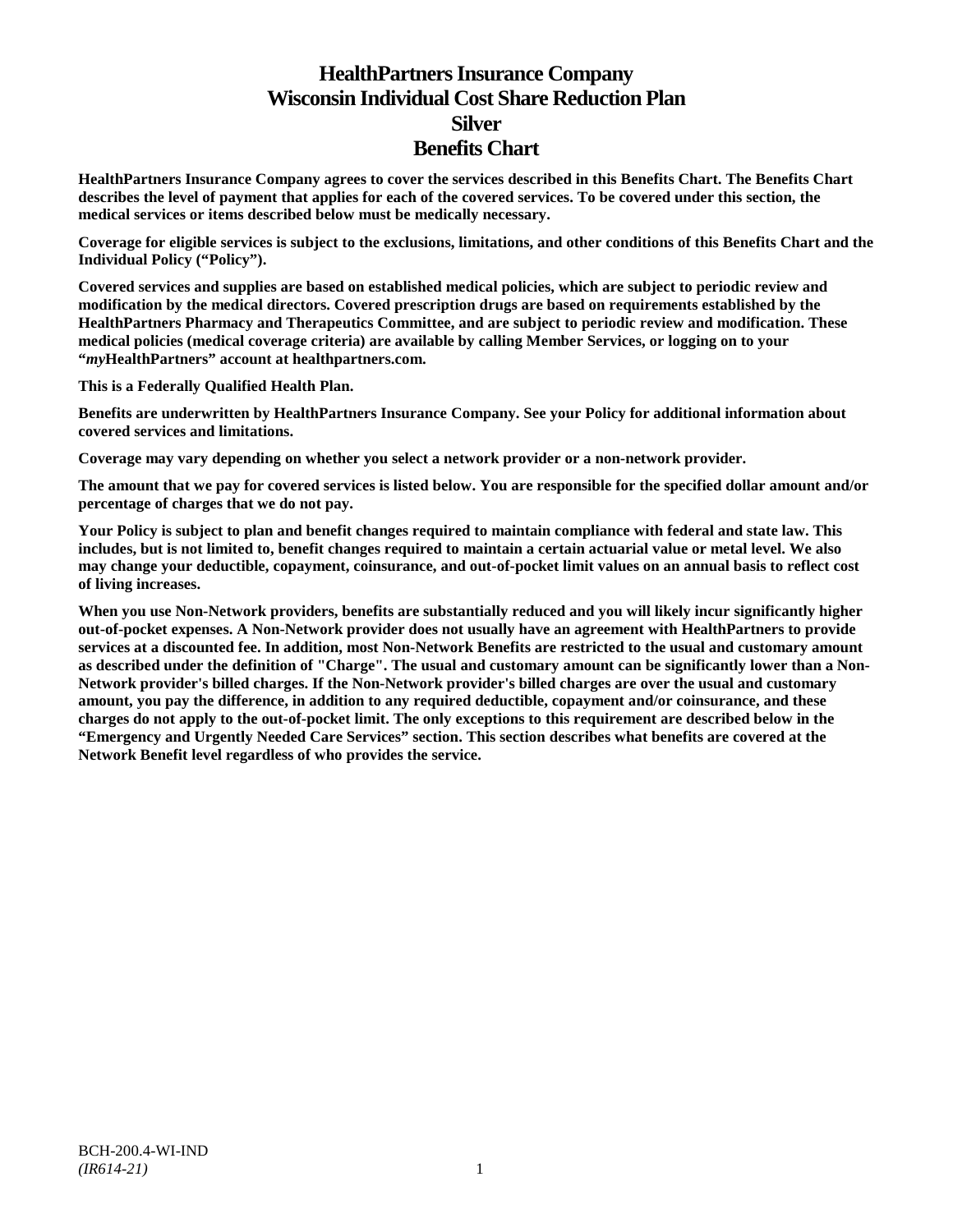## **These definitions apply to the Benefits Chart. They also apply to your Policy.**

| <b>Biosimilar Drug:</b> | A prescription drug, approved by the Food and Drug Administration (FDA), that the FDA has<br>determined is biosimilar to and interchangeable with a biological brand name drug. Biosimilar                                                                                                                                                                                                                                                                                                                                                                                                                                                                                                                                 |
|-------------------------|----------------------------------------------------------------------------------------------------------------------------------------------------------------------------------------------------------------------------------------------------------------------------------------------------------------------------------------------------------------------------------------------------------------------------------------------------------------------------------------------------------------------------------------------------------------------------------------------------------------------------------------------------------------------------------------------------------------------------|
| <b>Brand Name Drug:</b> | drugs are not considered generic drugs and are not covered under the generic drug benefit.<br>A prescription drug, approved by the Food and Drug Administration (FDA), that is manufactured,<br>sold or licensed for sale under a trademark by the pharmaceutical company that originally<br>researched and developed the drug. Brand name drugs have the same active-ingredient formula as<br>the generic version of the drug. However, generic drugs are manufactured and sold by other drug<br>manufacturers and are generally not available until after the patent on the brand name drug has<br>expired. A few brand name drugs may be covered at the generic benefit level if this is indicated on<br>the formulary. |
| <b>Calendar Year:</b>   | This is the 12-month period beginning 12:01 A.M. Central Time, on January 1, and ending 12:00<br>A.M. Central Time of the next following December 31.                                                                                                                                                                                                                                                                                                                                                                                                                                                                                                                                                                      |
| Charge:                 | For covered services delivered by a network provider, this is the provider's discounted fee for a<br>given medical/surgical service, procedure or item.                                                                                                                                                                                                                                                                                                                                                                                                                                                                                                                                                                    |
|                         | For covered services delivered by non-network providers, a contracted rate may apply if such<br>arrangement is available to HealthPartners.                                                                                                                                                                                                                                                                                                                                                                                                                                                                                                                                                                                |
|                         | For the Usual and Customary Charge for covered services delivered by non-network providers,<br>our payment is calculated using one of the following options to be determined at HealthPartners'<br>discretion: 1) a percentage of the Medicare fee schedule; 2) a comparable schedule if the service is<br>not on the Medicare fee schedule; or 3) a commercially reasonable rate for such service.                                                                                                                                                                                                                                                                                                                        |
|                         | The Usual and Customary Charge is the maximum amount allowed that we consider in the<br>calculation of the payment of charges incurred for certain covered services. You must pay for any<br>charges above the usual and customary charge, and they do not apply to the out-of-pocket limit.                                                                                                                                                                                                                                                                                                                                                                                                                               |
|                         | A charge is incurred for covered ambulatory medical and surgical services, on the date the service<br>or item is provided. A charge is incurred for covered inpatient services, on the date of admission to<br>a hospital. To be covered, a charge must be incurred on or after your effective date and on or<br>before the termination date.                                                                                                                                                                                                                                                                                                                                                                              |
| Copayment/Coinsurance:  | The specified dollar amount, or percentage, of charges incurred for covered services, which we do<br>not pay, but which you must pay, each time you receive certain medical services, procedures or<br>items. Our payment for those covered services or items begins after the copayment or coinsurance<br>is satisfied. Covered services or items requiring a copayment or coinsurance are specified in this<br>Benefits Chart.                                                                                                                                                                                                                                                                                           |
|                         | For services provided by a network provider:                                                                                                                                                                                                                                                                                                                                                                                                                                                                                                                                                                                                                                                                               |
|                         | An amount which is listed as a flat dollar copayment is applied to a network provider's discounted<br>charges for a given service. However, if the network provider's discounted charges for a service or<br>item is less than the flat dollar copayment, you will pay the network provider's discounted charge.<br>An amount which is listed as a percentage of charges or coinsurance is based on the network<br>provider's discounted charges, calculated at the time the claim is processed, which may include an<br>agreed upon fee schedule rate for case rate or withhold arrangements.                                                                                                                             |
|                         | For services provided by a Non-Network provider:                                                                                                                                                                                                                                                                                                                                                                                                                                                                                                                                                                                                                                                                           |
|                         | Any copayment or coinsurance is applied to the lesser of the provider's charges or the usual and<br>customary charge for a service.                                                                                                                                                                                                                                                                                                                                                                                                                                                                                                                                                                                        |
|                         | A copayment or coinsurance is due at the time a service is provided, or when billed by the<br>provider. The copayment or coinsurance applicable for a scheduled visit with a network provider<br>will be collected for each visit, late cancellation and failed appointment.                                                                                                                                                                                                                                                                                                                                                                                                                                               |
|                         |                                                                                                                                                                                                                                                                                                                                                                                                                                                                                                                                                                                                                                                                                                                            |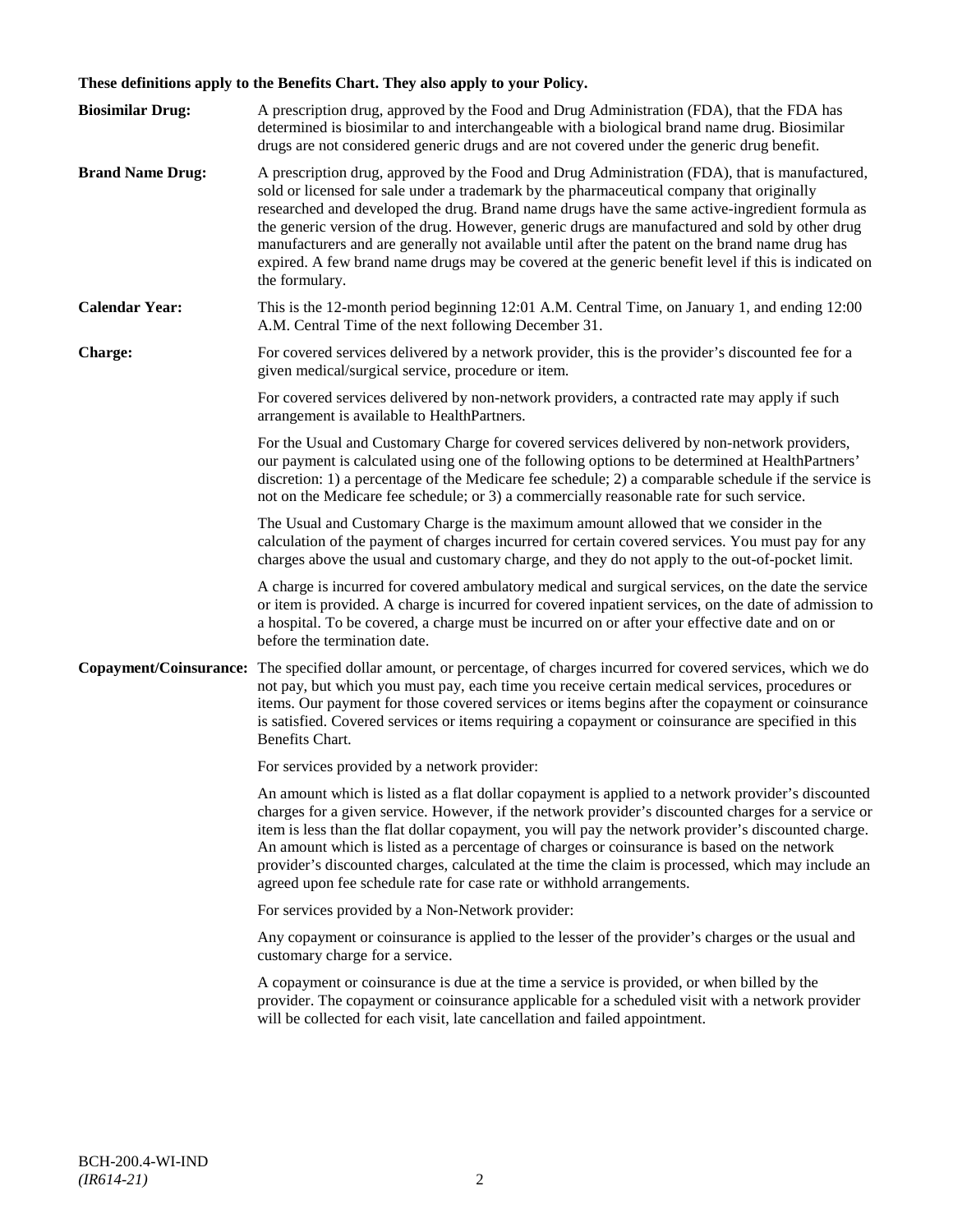| Deductible:                    | The specified dollar amount of charges incurred for covered services, which we do not pay, but an<br>enrollee or a family has to pay first in a calendar year. Our payment for those services or items<br>begins after the deductible is satisfied. For network providers, the amount of the charges that apply<br>to the deductible are based on the network provider's discounted charges, calculated at the time<br>the claim is processed, which may include an agreed upon fee schedule rate for case rate or<br>withhold arrangements. For non-network providers, the amount of charges that apply to the<br>deductible are the lesser of the provider's charges or the usual and customary charge for a service. |
|--------------------------------|-------------------------------------------------------------------------------------------------------------------------------------------------------------------------------------------------------------------------------------------------------------------------------------------------------------------------------------------------------------------------------------------------------------------------------------------------------------------------------------------------------------------------------------------------------------------------------------------------------------------------------------------------------------------------------------------------------------------------|
|                                | Any amounts paid or reimbursed by a third party, including, but not limited to: point of service<br>rebates, manufacturer coupons, manufacturer debit cards or other forms of direct reimbursement to<br>an Insured for a product or service, will not apply toward your deductible, to the extent permitted<br>under state and federal law.                                                                                                                                                                                                                                                                                                                                                                            |
|                                | Your plan has an embedded deductible. This means once a member meets the individual<br>deductible, the plan begins paying benefits for that person. If two or more members of the family<br>meet the family deductible, the plan begins paying benefits for all members of the family,<br>regardless of whether each member has met the individual deductible. However, a member may<br>not contribute more than the individual deductible toward the family deductible.                                                                                                                                                                                                                                                |
|                                | All services are subject to the deductible unless otherwise indicated below in this Benefits Chart.                                                                                                                                                                                                                                                                                                                                                                                                                                                                                                                                                                                                                     |
| <b>Formulary:</b>              | This is a current list, which may be revised from time to time, of prescription drugs, medications,<br>equipment and supplies covered by us as indicated in this Benefits Chart which are covered at the<br>highest benefit level. Some drugs on the formulary may require prior authorization to be covered<br>as formulary drugs. The formulary, and information on drugs that require prior authorization, are<br>available by calling Member Services, or logging on to your "myHealthPartners" account at<br>healthpartners.com.                                                                                                                                                                                   |
| <b>Generic Drug:</b>           | A prescription drug, approved by the Food and Drug Administration (FDA), that the FDA has<br>determined is comparable to a brand name drug product in dosage form, strength, route of<br>administration, quality, intended use and documented bioequivalence. Generally, generic drugs<br>cost less than brand name drugs. Some brand name drugs may be covered at the generic drug<br>benefit level if this is indicated on the formulary.                                                                                                                                                                                                                                                                             |
| <b>Non-Formulary Drug:</b>     | This is a prescription drug, approved by the Food and Drug Administration (FDA), that is not on<br>the formulary, is medically necessary and is not investigative or experimental or otherwise<br>excluded under your Policy.                                                                                                                                                                                                                                                                                                                                                                                                                                                                                           |
| <b>Out-of-Pocket Expenses:</b> | You pay the specified copayments/coinsurance and deductibles applicable for particular services,<br>subject to the out-of-pocket limit described below. These amounts are in addition to the monthly<br>premium payments.                                                                                                                                                                                                                                                                                                                                                                                                                                                                                               |
| <b>Out-of-Pocket Limit:</b>    | You pay the copayments/coinsurance and deductibles for covered services, to the individual or<br>family out-of-pocket limit. Thereafter we cover 100% of charges incurred for all other covered<br>services, for the rest of the calendar year. You pay amounts greater than the out-of-pocket limit if<br>you exceed any lifetime maximum benefit or any visit or day limits.                                                                                                                                                                                                                                                                                                                                          |
|                                | Non-Network Benefits above the usual and customary charge (see definition of charge above) do<br>not apply to the out-of-pocket limit.                                                                                                                                                                                                                                                                                                                                                                                                                                                                                                                                                                                  |
|                                | Any amounts paid or reimbursed by a third party, including, but not limited to: point of service<br>rebates, manufacturer coupons, debit cards or other forms of direct reimbursement to an Insured<br>for a product or service, will not apply as an out-of-pocket expense, to the extent permitted under<br>state and federal law.                                                                                                                                                                                                                                                                                                                                                                                    |
|                                | You are responsible to keep track of the out-of-pocket expenses. Contact our Member Services<br>Department for assistance in determining the amount paid by the enrollee for specific eligible<br>services received. Claims for reimbursement under the Out-of-Pocket Limit provisions are subject<br>to the same time limits and provisions described under the "Claims Provisions" section of your<br>Policy.                                                                                                                                                                                                                                                                                                         |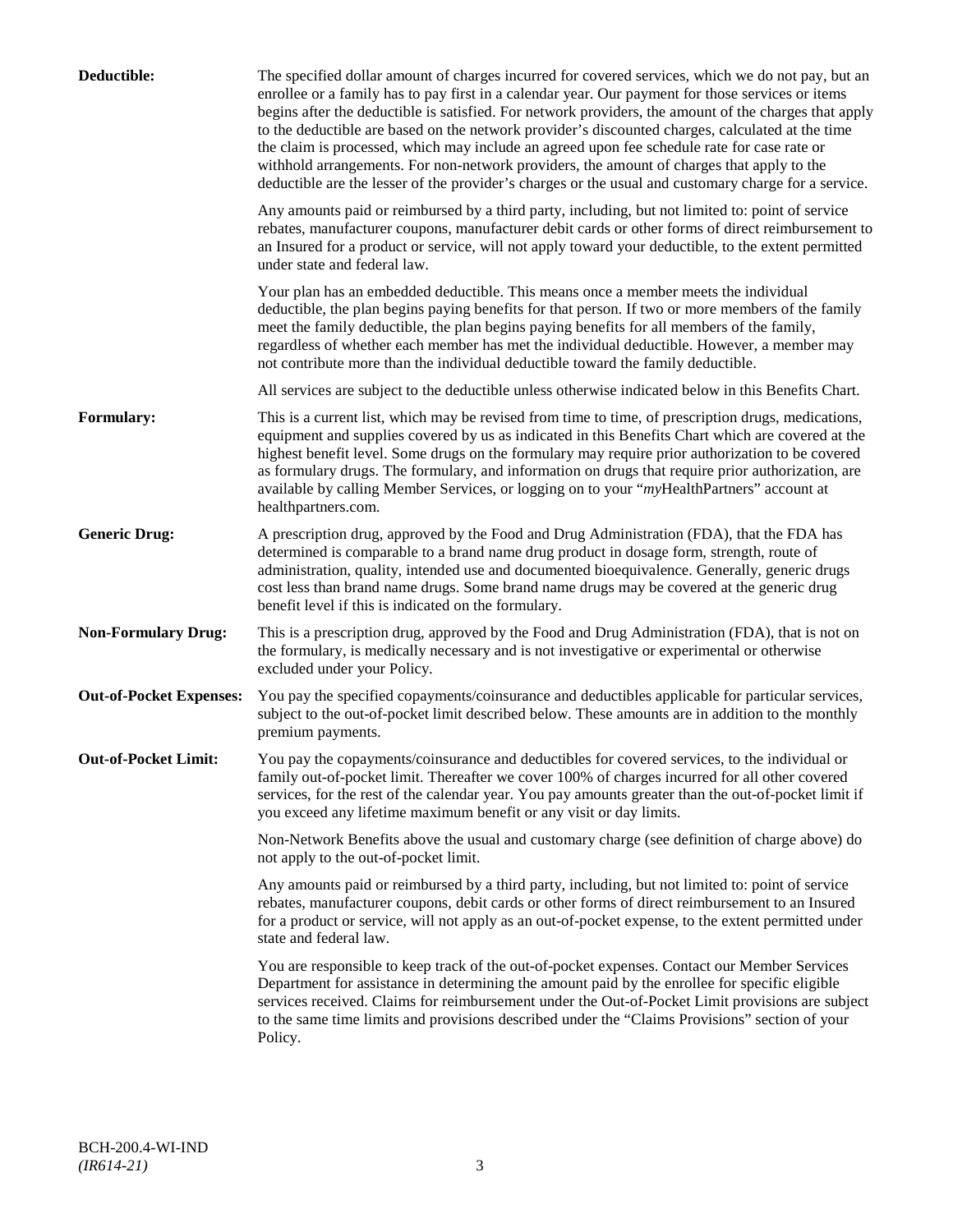**Specialty Drug List:** This is a current list, which may be revised from time to time, of prescription drugs, medications, equipment and supplies, which are typically bio-pharmaceuticals. The purpose of a specialty drug list is to facilitate enhanced monitoring of complex therapies used to treat specific conditions. Specialty drugs are covered by us as indicated in this Benefits Chart. The specialty drug list is available by calling Member Services, or logging on to your "*my*HealthPartners" account at [healthpartners.com.](http://www.healthpartners.com/) **virtuwell:** This is an online service that you may use to receive a diagnosis and treatment for certain routine conditions, such as a cold and flu, ear pain and sinus infections. You may access the virtuwell web

site a[t virtuwell.com.](http://www.virtuwell.com/)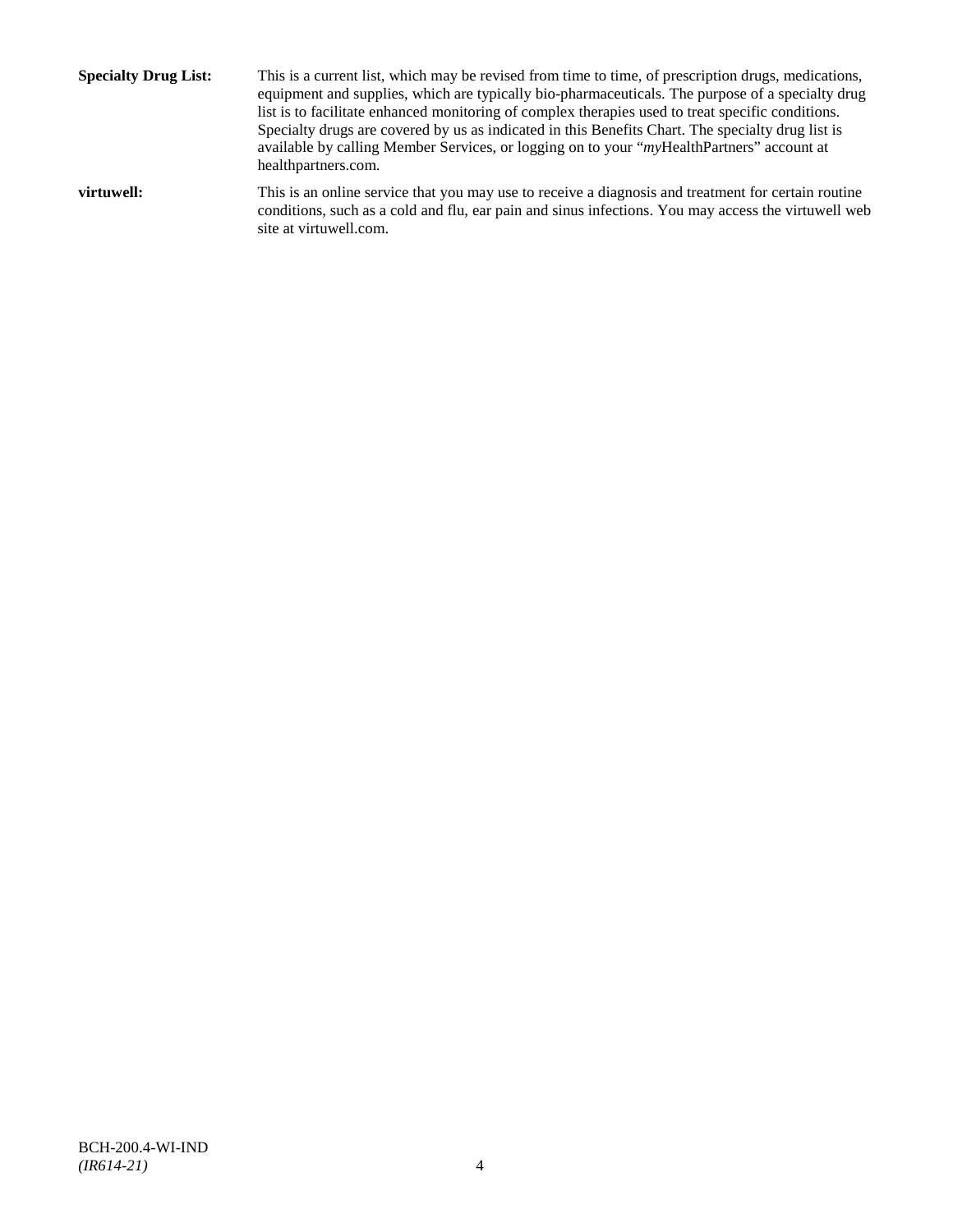## **DEDUCTIBLES AND OUT-OF-POCKET LIMITS**

#### **Individual Calendar Year Deductible**

| <b>Network Benefits</b> | <b>Non-Network Benefits</b> |
|-------------------------|-----------------------------|
| \$1,050                 | \$20,000                    |

## **Family Calendar Year Deductible**

| <b>Network Benefits</b> | <b>Non-Network Benefits</b> |
|-------------------------|-----------------------------|
| \$2,100                 | \$40,000                    |

Your individual and family deductible amounts may be indexed to allow for changes under Federal rules.

Your plan has an embedded deductible. This means once a member meets the individual deductible, the plan begins paying benefits for that person. If two or more members of the family meet the family deductible, the plan begins paying benefits for all members of the family, regardless of whether each member has met the individual deductible. However, a member may not contribute more than the individual deductible toward the family deductible.

Separate deductibles must be satisfied under the Network Benefits and Non-Network Benefits.

Any amounts paid or reimbursed by a third party, including but not limited to: point of service rebates, manufacturer coupons, manufacturer debit cards or other forms of direct reimbursement to an Insured for a product or service, will not apply toward your deductible, to the extent permitted under state and federal law.

## **Individual Calendar Year Out-of-Pocket Limit**

| Network Benefits | <b>Non-Network Benefits</b> |
|------------------|-----------------------------|
| \$2,850          | None.                       |

### **Family Calendar Year Out-of-Pocket Limit**

| <b>Network Benefits</b> | <b>Non-Network Benefits</b> |
|-------------------------|-----------------------------|
| \$5,700                 | None.                       |

Your individual and family out-of-pocket amounts may be indexed to allow for changes under Federal rules.

Separate Out-of-Pocket Limits must be satisfied under Network Benefits and Non-Network Benefits.

Non-Network Benefits above the usual and customary charge will not apply to the individual or family Out-of-Pocket.

Any amounts paid or reimbursed by a third party, including but not limited to: point of service rebates, manufacturer coupons, manufacturer debit cards or other forms of direct reimbursement to an Insured for a product or service, will not apply as an outof-pocket expense, to the extent permitted under state and federal law.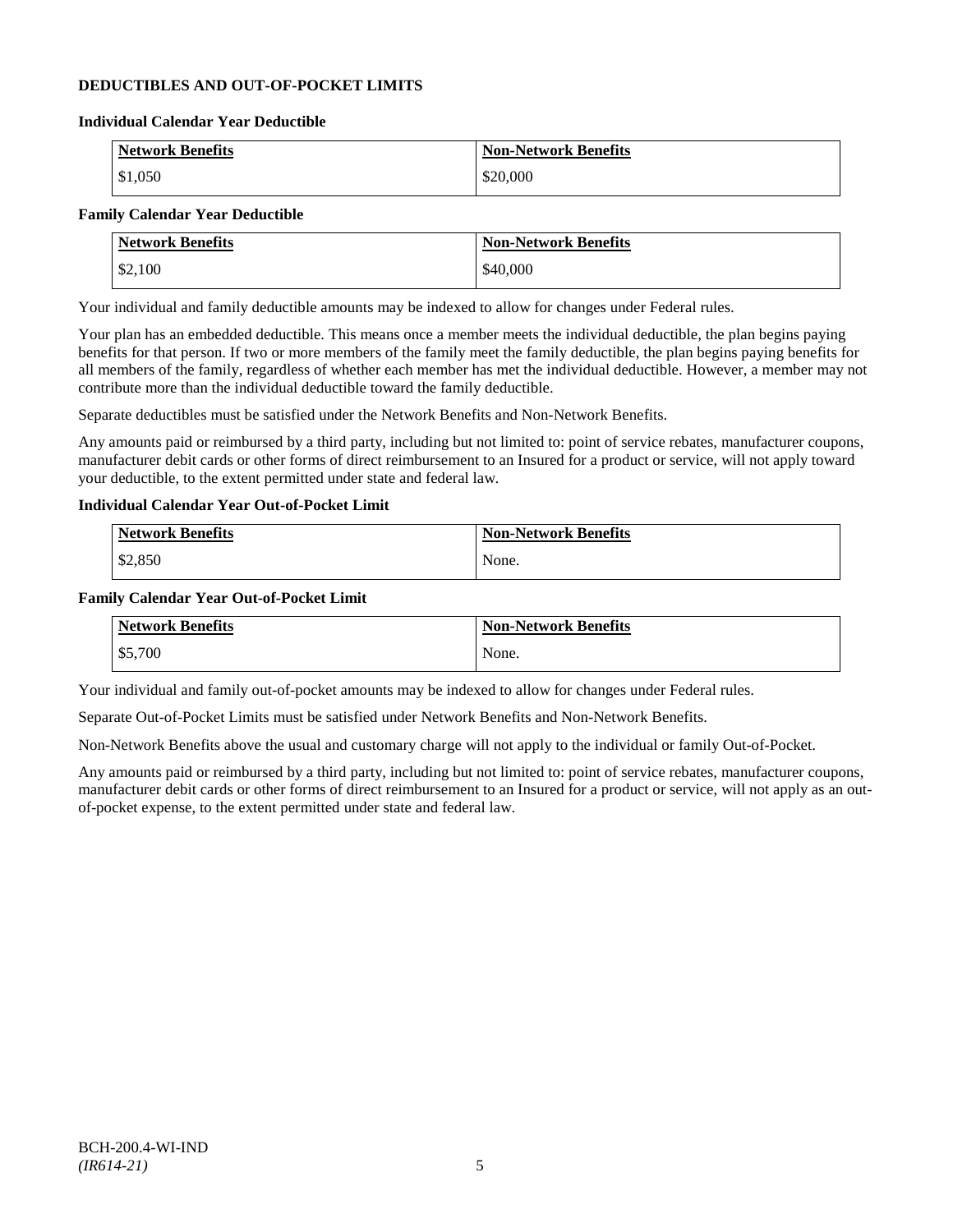## **AMBULANCE AND MEDICAL TRANSPORTATION**

## **Covered Services:**

We cover ambulance and medical transportation for medical emergencies and as shown below.

We also cover medically necessary, non-emergency transportation if it meets our medical coverage criteria.

Covered services are based on established medical policies, which are subject to periodic review and modification by the medical directors. These medical policies (medical coverage criteria) and applicable prior authorization requirements are available by calling Member Services, or logging on to your "*my*HealthPartners" account a[t healthpartners.com.](http://www.healthpartners.com/)

### **Ambulance and Medical Transportation (other than non-emergency fixed wing air ambulance transportation)**

| <b>Network Benefits</b>       | Non-Network Benefits    |
|-------------------------------|-------------------------|
| 195% of the charges incurred. | l See Network Benefits. |

### **Non-Emergency Fixed Wing Air Ambulance Transportation**

| <b>Network Benefits</b>      | <b>Non-Network Benefits</b>  |
|------------------------------|------------------------------|
| 95% of the charges incurred. | 50% of the charges incurred. |

### **Not Covered:**

See "Services Not Covered" in your Policy.

## **AUTISM TREATMENT**

### **Covered Services:**

Your network provider will coordinate the prior authorization process for any autism treatment services. You may call Member Services at 952-967-7540 or toll-free at 1-888-360-0622 if you have any questions or concerns regarding the authorization process.

Please call Member Services at 952-967-7540 or toll-free at 1-888-360-0622 to request authorization for autism treatment services from a Non-Network provider.

We cover prior authorized evidence-based intensive-level and non-intensive-level treatment of autism spectrum disorders (autism disorder, Asperger's syndrome or pervasive development disorder not otherwise specified).

Covered services are based on established medical policies, which are subject to periodic review and modification by the medical directors. These medical policies (medical coverage criteria) are available by calling Member Services, or logging on to your "*my*HealthPartners" account at [healthpartners.com.](http://www.healthpartners.com/)

**Intensive-Level Services for children diagnosed with autism spectrum disorders.** Intensive-level services must begin on or after two years of age and end before nine years of age. Intensive-level services, on average, are services provided for more than 20 hours of treatment per week. (The average number of hours a week is calculated over a 6-month period.)

| <b>Network Benefits</b>                  | <b>Non-Network Benefits</b>              |
|------------------------------------------|------------------------------------------|
| 95% of the charges incurred.             | 50% of the charges incurred.             |
| Limited to 235 visits per calendar year. | Limited to 235 visits per calendar year. |

The maximum number of visits is combined for Network Benefits and Non-Network Benefits.

#### **Intensive-Level Services Lifetime Maximum Benefit**

| <b>Network Benefits</b>                               | <b>Non-Network Benefits</b>                           |
|-------------------------------------------------------|-------------------------------------------------------|
| 4 years of cumulative services under this plan or any | 4 years of cumulative services under this plan or any |
| other plan.                                           | other plan.                                           |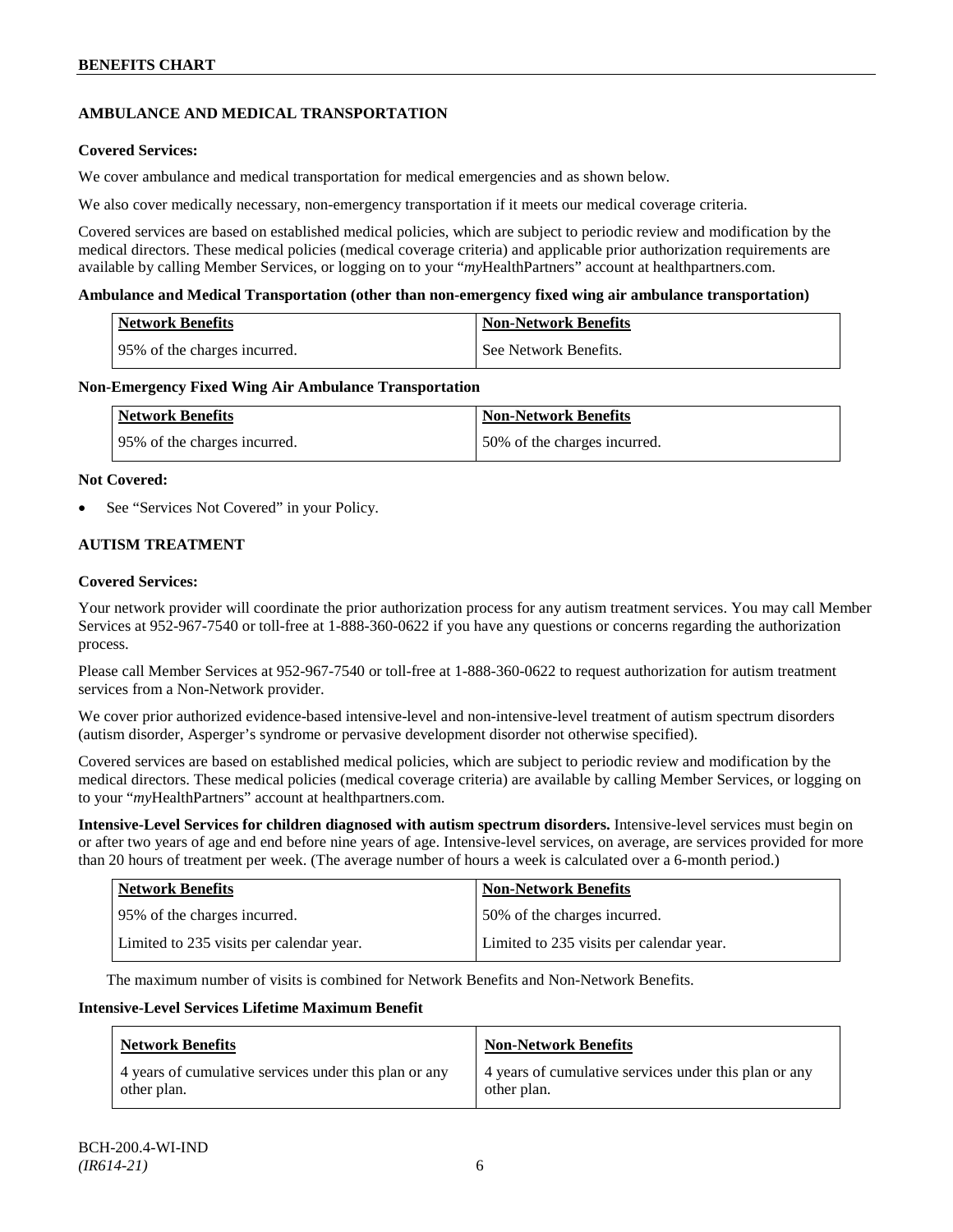## **Non-intensive-Level Services for Insureds diagnosed with autism spectrum disorders**

| Network Benefits                         | <b>Non-Network Benefits</b>              |
|------------------------------------------|------------------------------------------|
| 195% of the charges incurred.            | 50% of the charges incurred.             |
| Limited to 120 visits per calendar year. | Limited to 120 visits per calendar year. |

The maximum number of visits is combined for Network Benefits and Non-Network Benefits.

## **Not Covered:**

See "Services Not Covered" in your Policy.

## **BEHAVIORAL HEALTH SERVICES**

#### **Covered Services:**

Covered services are based on established medical policies, which are subject to periodic review and modification by the medical directors. These medical policies (medical coverage criteria) are available by calling Member Services, or logging on to your "*my*HealthPartners" account at [healthpartners.com.](http://www.healthpartners.com/)

**Transitional Treatment Services.** These are services for the treatment of nervous or mental disorders, alcoholism or other drug abuse problems which are provided to an Insured in a less restrictive manner than are inpatient hospital services but in a more intensive manner than are outpatient services. Transitional treatment services are services offered by a provider, and certified by the Wisconsin Department of Health Services for each of the following (except the last bulleted item):

- Mental health services for covered adults in a day treatment program.
- Mental health services for covered children in a day hospital treatment program.
- Services for persons with chronic mental illness provided through a community support program.
- Residential treatment programs for alcohol and/or drug dependent covered persons.
- Alcohol and Other Drug Abuse (AODA) services in, a day treatment program.
- Services for persons who are experiencing a mental health crisis or who are in a situation likely to turn into a mental health crisis if support is not provided.
- Intensive outpatient programs for the treatment of psychoactive substance use disorders provided in accordance with the patient placement criteria of the American Society of Addiction Medicine.

## **Mental Health Services**

We cover services for mental health diagnoses as described in the Diagnostic and Statistical Manual of Mental Disorders – Fifth Edition (DSM 5) (most recent edition) that lead to significant disruption of function in your life.

We provide coverage for mental health treatment ordered by a Wisconsin court under a valid court order that is issued on the basis of a behavioral care evaluation performed by a licensed psychiatrist or doctoral level licensed psychologist, which includes a diagnosis and an individual treatment plan for care in the most appropriate, least restrictive environment. We must be given a copy of the court order and the behavioral care evaluation, and the service must be a covered benefit under your Policy, and the service must be provided by a network provider, or other provider as required by law.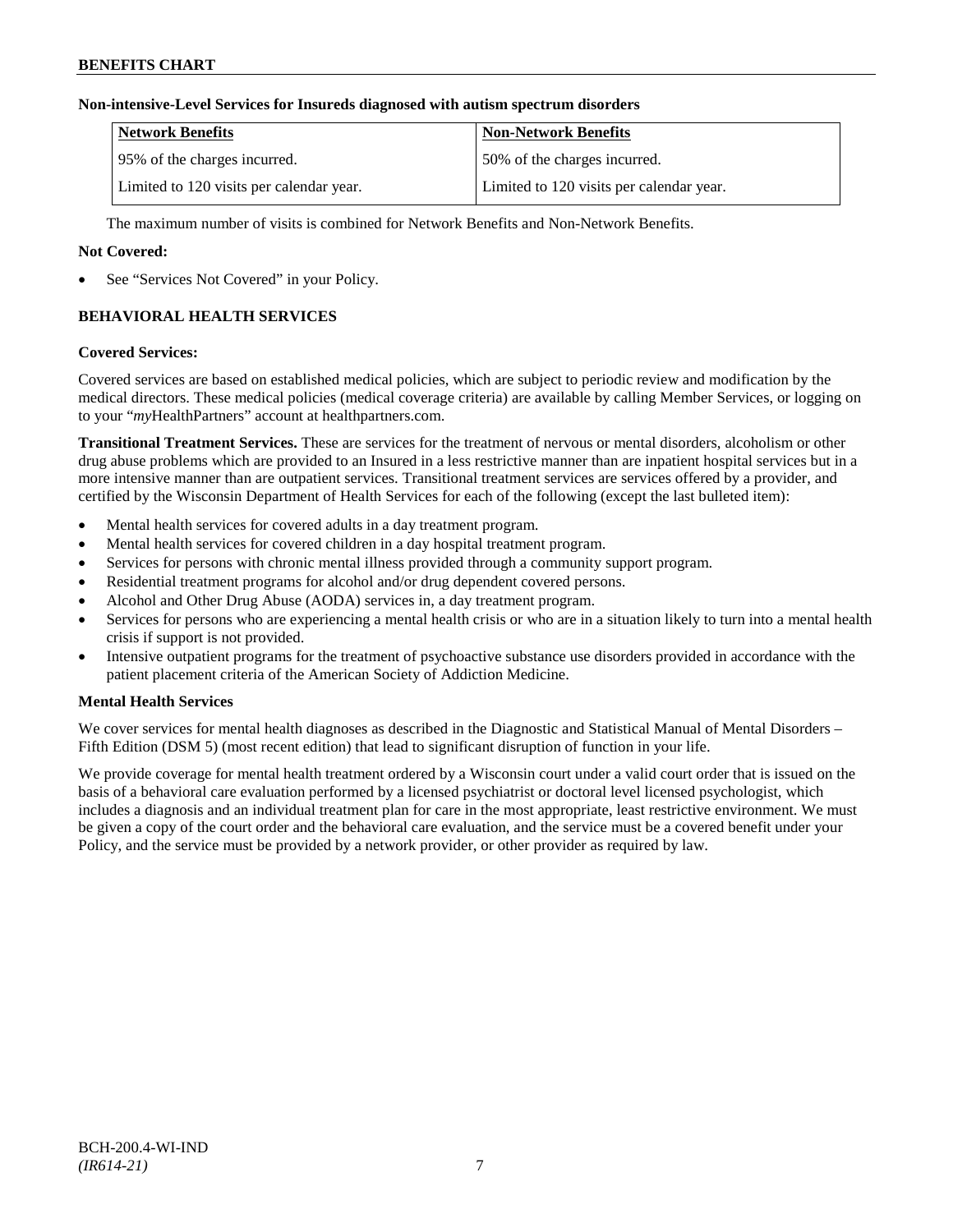**Outpatient Services:** We cover medically necessary outpatient professional mental health services for evaluation, crisis intervention, and treatment of mental health disorders.

A comprehensive diagnostic assessment will be made of each patient as the basis for a determination by a mental health professional, concerning the appropriate treatment and the extent of services required.

Outpatient services we cover for a diagnosed mental health condition include the following:

- Individual, group, family and multi-family therapy;
- Medication management provided by a physician, certified nurse practitioner, or physician's assistant;
- Psychological testing services for the purposes of determining the differential diagnoses and treatment planning for patients currently receiving behavioral health services;
- Partial hospitalization services in a licensed hospital or community mental health center;
- Psychotherapy and nursing services provided in the home if authorized by us; and
- Treatment for gender dysphoria that meets medical coverage criteria.

| <b>Network Benefits</b>      | <b>Non-Network Benefits</b>  |
|------------------------------|------------------------------|
| 95% of the charges incurred. | 50% of the charges incurred. |

**Group Therapy**

| Network Benefits             | <b>Non-Network Benefits</b>  |
|------------------------------|------------------------------|
| 95% of the charges incurred. | 50% of the charges incurred. |

**Inpatient Services:** We cover medically necessary inpatient services in a hospital or licensed residential treatment facility and professional services for treatment of mental health disorders. Medical stabilization is covered under inpatient hospital services in the "Hospital and Skilled Nursing Facility Services" section.

We cover residential care for the treatment of eating disorders in a licensed facility, as an alternative to inpatient care, when it is medically necessary and your physician obtains authorization from us.

| Network Benefits             | Non-Network Benefits         |
|------------------------------|------------------------------|
| 95% of the charges incurred. | 50% of the charges incurred. |

**Transitional Treatment Services:** We cover transitional treatment services described above for treatment of mental and nervous disorders**.**

| <b>Network Benefits</b>       | <b>Non-Network Benefits</b>  |
|-------------------------------|------------------------------|
| 195% of the charges incurred. | 50% of the charges incurred. |

## **Substance Abuse Treatment Services**

We cover medically necessary services for assessments by a licensed alcohol and drug counselor and treatment of Substance-Related Disorders as defined in the latest edition of the DSM 5.

**Outpatient Services:** We cover medically necessary outpatient professional services for diagnosis and treatment of alcoholism and other drug abuse problems. Chemical dependency treatment services must be provided by a program licensed by the local Department of Health Services.

Outpatient services we cover for a diagnosed substance abuse disorder include the following:

- Individual, group, family, and multi-family therapy provided in an office setting; and
- We cover opiate replacement therapy including methadone and buprenorphine treatment.

| <b>Network Benefits</b>      | <b>Non-Network Benefits</b>  |
|------------------------------|------------------------------|
| 95% of the charges incurred. | 50% of the charges incurred. |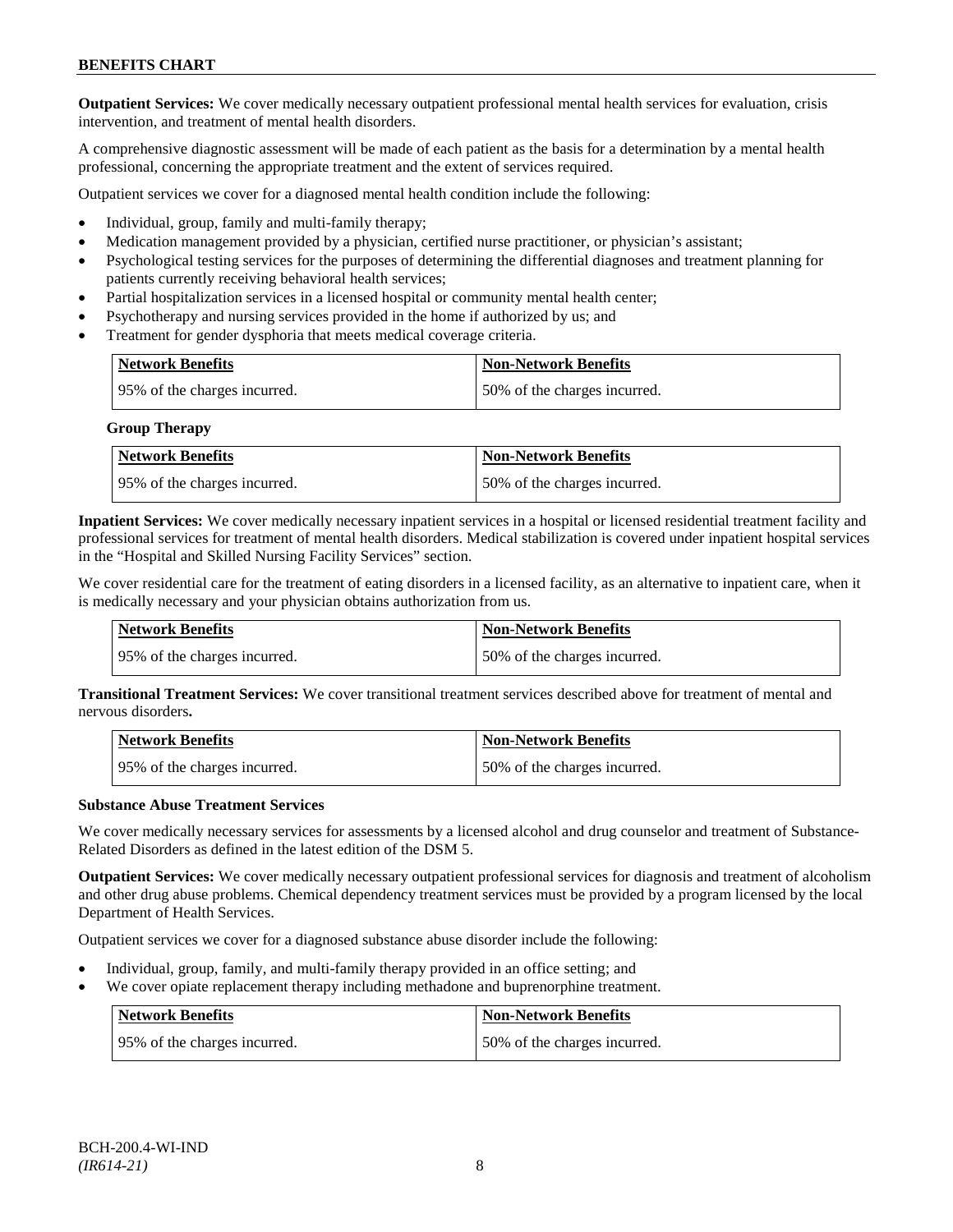**Inpatient Services:** We cover medically necessary inpatient services in a hospital or a licensed residential primary treatment center.

We cover services provided in a hospital that is licensed by the local state and accredited by Medicare.

Detoxification Services: We cover detoxification services in a hospital or community detoxification facility if it is licensed by the local Department of Health Services.

| Network Benefits             | <b>Non-Network Benefits</b>  |
|------------------------------|------------------------------|
| 95% of the charges incurred. | 50% of the charges incurred. |

**Transitional Treatment Services:** We cover transitional treatment services described above for treatment of alcoholism or other drug abuse problems.

| <b>Network Benefits</b>      | <b>Non-Network Benefits</b>  |
|------------------------------|------------------------------|
| 95% of the charges incurred. | 50% of the charges incurred. |

#### **Additional Mental Health and Substance Abuse Benefits for a Dependent Child Who is a Student**

If a dependent child is a student in a school that is located in Wisconsin, but outside of our service area, we cover services as required under Wisconsin Statute 609.655.

| <b>Network Benefits</b>      | Non-Network Benefits         |
|------------------------------|------------------------------|
| 95% of the charges incurred. | 50% of the charges incurred. |

#### **Not Covered:**

See "Services Not Covered" in your Policy.

### **CHIROPRACTIC SERVICES**

#### **Covered Services:**

We cover chiropractic services for rehabilitative care. Chiropractic services are adjustments to any abnormal articulations of the human body, especially those of the spinal column, for the purpose of giving freedom of action to impinged nerves that may cause pain or deranged function.

Massage therapy which is performed in conjunction with other treatment/modalities by a chiropractor, is part of a prescribed treatment plan and is not billed separately is covered.

| <b>Network Benefits</b>      | <b>Non-Network Benefits</b>  |
|------------------------------|------------------------------|
| 95% of the charges incurred. | 50% of the charges incurred. |

#### **Not Covered:**

- Massage therapy for the purpose of comfort or convenience of the Insured.
- See "Services Not Covered" in your Policy.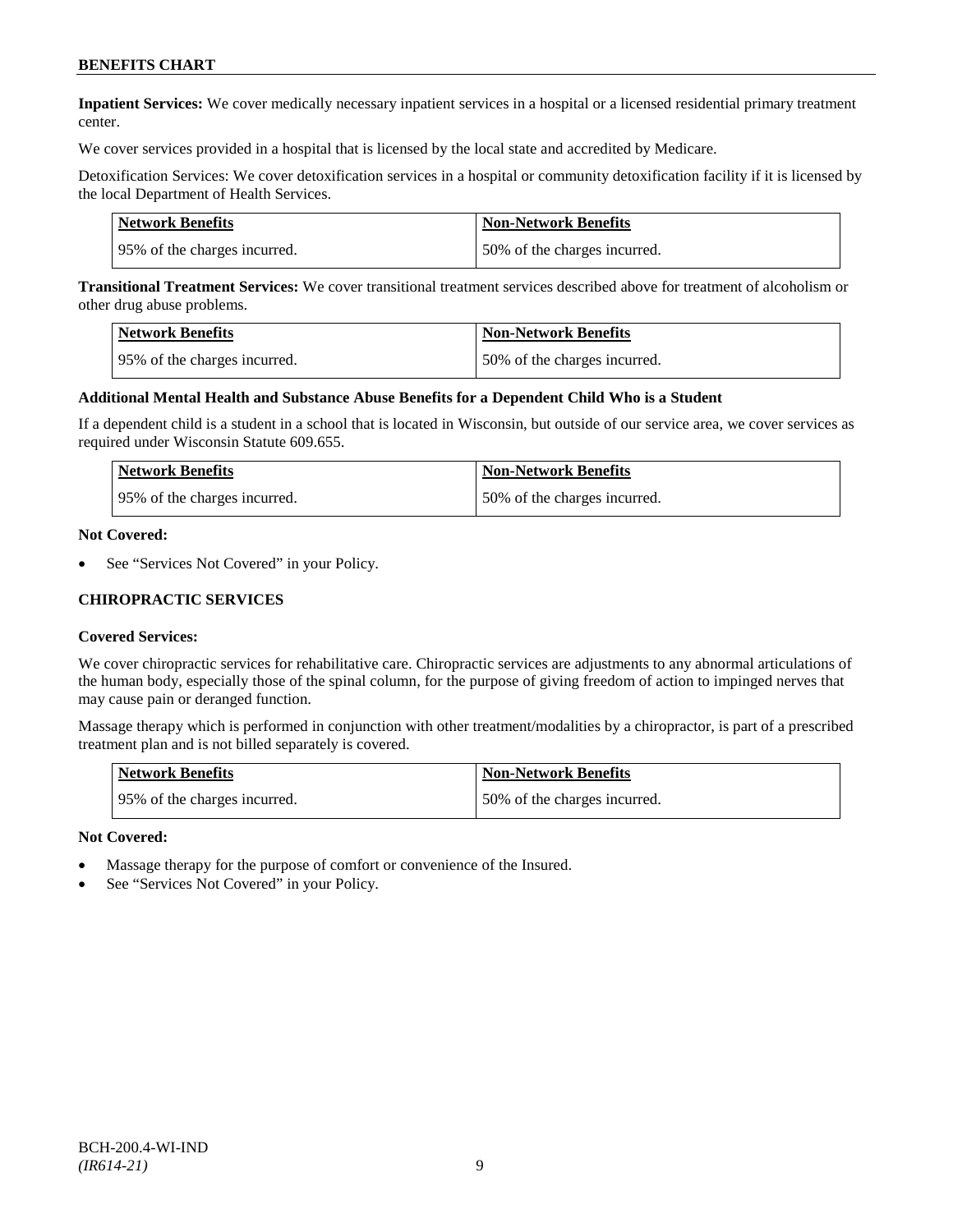## **CLINICAL TRIALS**

## **Covered Services:**

We cover certain routine services if you participate in a Phase I, Phase II, Phase III or Phase IV approved clinical trial that is conducted in relation to the prevention, detection, or treatment of cancer or other life-threatening disease or condition as defined in the Affordable Care Act. Approved clinical trials include (1) federally funded trials when the study or investigation is approved or funded by any of the federal agencies defined in the Public Health Services Act, section 2709 (d) (1) (A); (2) the study or investigation is conducted under an investigational new drug application reviewed by the Food and Drug Administration; and (3) the study or investigation is a drug trial that is exempt from having such an investigational new drug application. We cover routine patient costs for services that would be eligible under the Policy and this Benefits Chart if the service were provided outside of a clinical trial.

| <b>Network Benefits</b>                               | <b>Non-Network Benefits</b>                           |
|-------------------------------------------------------|-------------------------------------------------------|
| Coverage level is same as corresponding Network       | Coverage level is same as corresponding Non-Network   |
| Benefits, depending on type of service provided, such | Benefits, depending on type of service provided, such |
| as Office Visits for Illness or Injury, Inpatient or  | as Office Visits for Illness or Injury, Inpatient or  |
| <b>Outpatient Hospital Services.</b>                  | <b>Outpatient Hospital Services.</b>                  |

## **Not Covered:**

- The investigative or experimental item, device or service itself.
- Items or services that are provided solely to satisfy data collection and analysis needs and that are not used in the direct clinical management of the patient.
- A service that is clearly inconsistent with widely accepted and established standards of care for a particular diagnosis.
- See "Services Not Covered" in your Policy.

## **DENTAL SERVICES**

## **Covered Services:**

We cover services as described below.

**Accidental Dental Services:** We cover services dentally necessary to treat and restore damage done to sound, natural, unrestored teeth as a result of an accidental injury. Coverage is for damage caused by external trauma to face and mouth only, not for cracked or broken teeth, which result from biting or chewing. We cover restorations, root canals, crowns and replacement of teeth lost that are directly related to the accident in which the Insured was involved. We cover initial exams, xrays and palliative treatment including extractions, and other oral surgical procedures directly related to the accident. Subsequent treatment must be initiated within the Policy's time-frame and must be directly related to the accident. We do not cover restoration and replacement of teeth that are not "sound and natural" at the time of the accident.

Full mouth rehabilitation to correct occlusion (bite) and malocclusion (misaligned teeth not due to the accident) are not covered.

When an implant-supported dental prosthetic treatment is pursued, benefits are limited to the amount that would be paid toward the placement of a removable dental prosthetic appliance that could be used in the absence of implant treatment.

| Network Benefits             | <b>Non-Network Benefits</b> |
|------------------------------|-----------------------------|
| 95% of the charges incurred. | No coverage.                |

For all accidental dental services, treatment and/or restoration must be initiated within six months of the date of the injury. Coverage is limited to the initial course of treatment and/or initial restoration. Services must be provided within twentyfour months of the date of injury to be covered.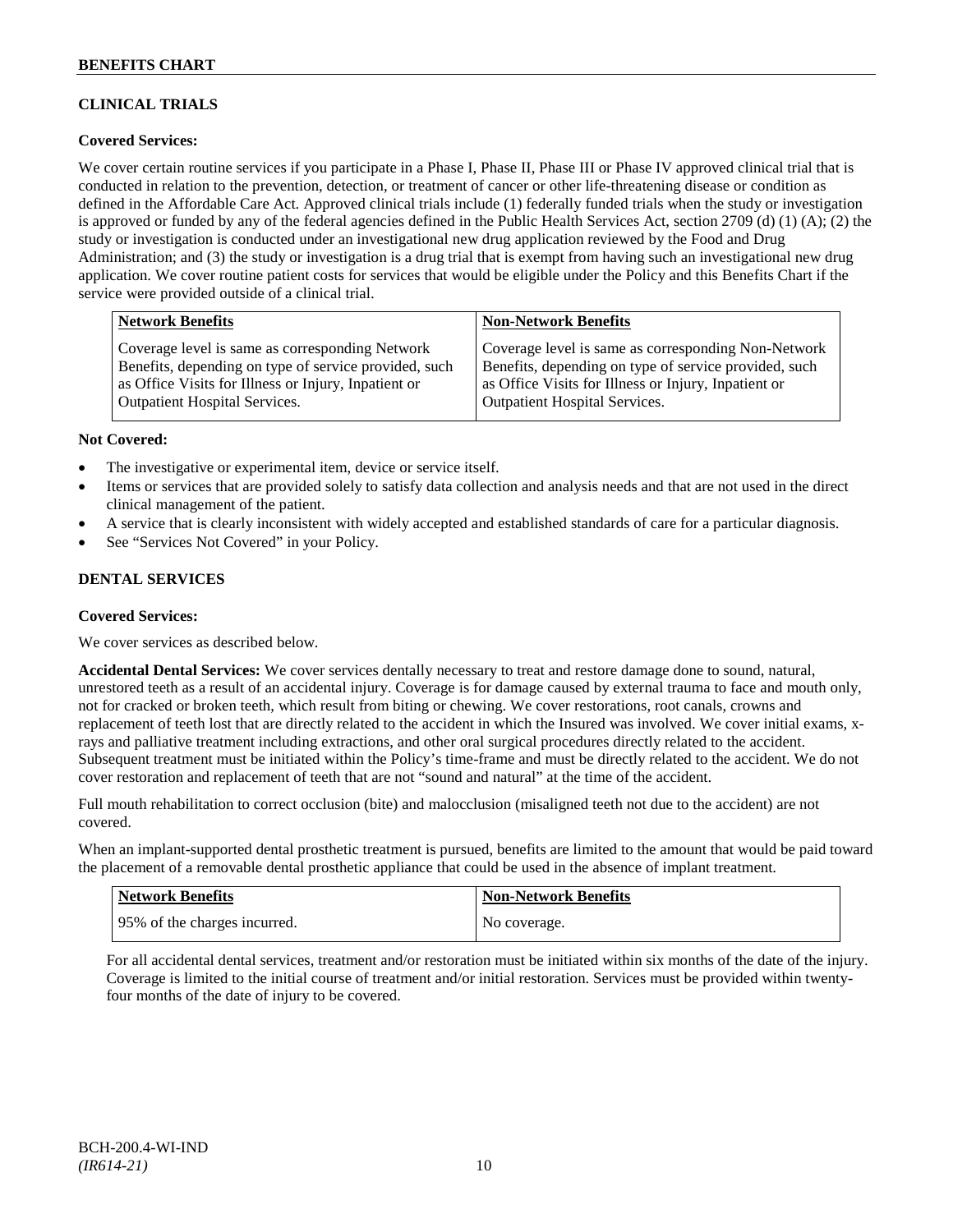### **Medical Referral Dental Services**

**Medically Necessary Outpatient Dental Services:** We cover medically necessary outpatient dental services. Coverage is limited to dental services required for treatment of an underlying medical condition, e.g., removal of teeth to complete radiation treatment for cancer of the jaw, cysts and lesions.

| <b>Network Benefits</b>      | Non-Network Benefits         |
|------------------------------|------------------------------|
| 95% of the charges incurred. | 50% of the charges incurred. |

**Medically Necessary Hospitalization and Anesthesia for Dental Care:** We cover medically necessary hospitalization and anesthesia for dental care. This is limited to charges incurred by an Insured who: (1) is a child under age 5; (2) is severely disabled; (3) has a medical condition, and requires hospitalization or general anesthesia for dental care treatment; or (4) is a child between ages 5 and 12 and care in dental offices has been attempted unsuccessfully and usual methods of behavior modification have not been successful, or when extensive amounts of restorative care, exceeding 4 appointments, are required.

Coverage is limited to facility and anesthesia charges. Oral surgeon/dentist professional fees are not covered. The following are examples, though not all-inclusive, of medical conditions which may require hospitalization for dental services: severe asthma, severe airway obstruction or hemophilia. Hospitalization required due to the behavior of the Insured or due to the extent of the dental procedure is not covered.

| Network Benefits             | <b>Non-Network Benefits</b>  |
|------------------------------|------------------------------|
| 95% of the charges incurred. | 50% of the charges incurred. |

**Medical Complications of Dental Care:** We cover medical complications of dental care. Treatment must be medically necessary care and related to medical complications of non-covered dental care, including complications of the head, neck, or substructures.

| Network Benefits             | <b>Non-Network Benefits</b>  |
|------------------------------|------------------------------|
| 95% of the charges incurred. | 50% of the charges incurred. |

**Oral Surgery:** We cover oral surgery. Coverage is limited to treatment of medical conditions requiring oral surgery, such as treatment of oral neoplasm, non-dental cysts, fracture of the jaw, trauma of the mouth and jaw, and any other oral surgery procedures provided as medically necessary dental services.

| Network Benefits              | <b>Non-Network Benefits</b>  |
|-------------------------------|------------------------------|
| 195% of the charges incurred. | 50% of the charges incurred. |

**Treatment of Cleft Lip and Cleft Palate:** We cover treatment of cleft lip and cleft palate of a dependent child, including orthodontic treatment and oral surgery directly related to the cleft. Dental services which are not required for the treatment of cleft lip or cleft palate are not covered. If a dependent child covered under your Policy is also covered under a dental plan which includes orthodontic services, that dental plan shall be considered primary for the necessary orthodontic services. Oral appliances are subject to the same copayment, conditions and limitations as durable medical equipment.

| <b>Network Benefits</b>                               | <b>Non-Network Benefits</b>                           |
|-------------------------------------------------------|-------------------------------------------------------|
| Coverage level is same as corresponding Network       | Coverage level is same as corresponding Non-Network   |
| Benefits, depending on type of service provided, such | Benefits, depending on type of service provided, such |
| as Office Visits for Illness or Injury, Inpatient or  | as Office Visits for Illness or Injury, Inpatient or  |
| <b>Outpatient Hospital Services.</b>                  | <b>Outpatient Hospital Services.</b>                  |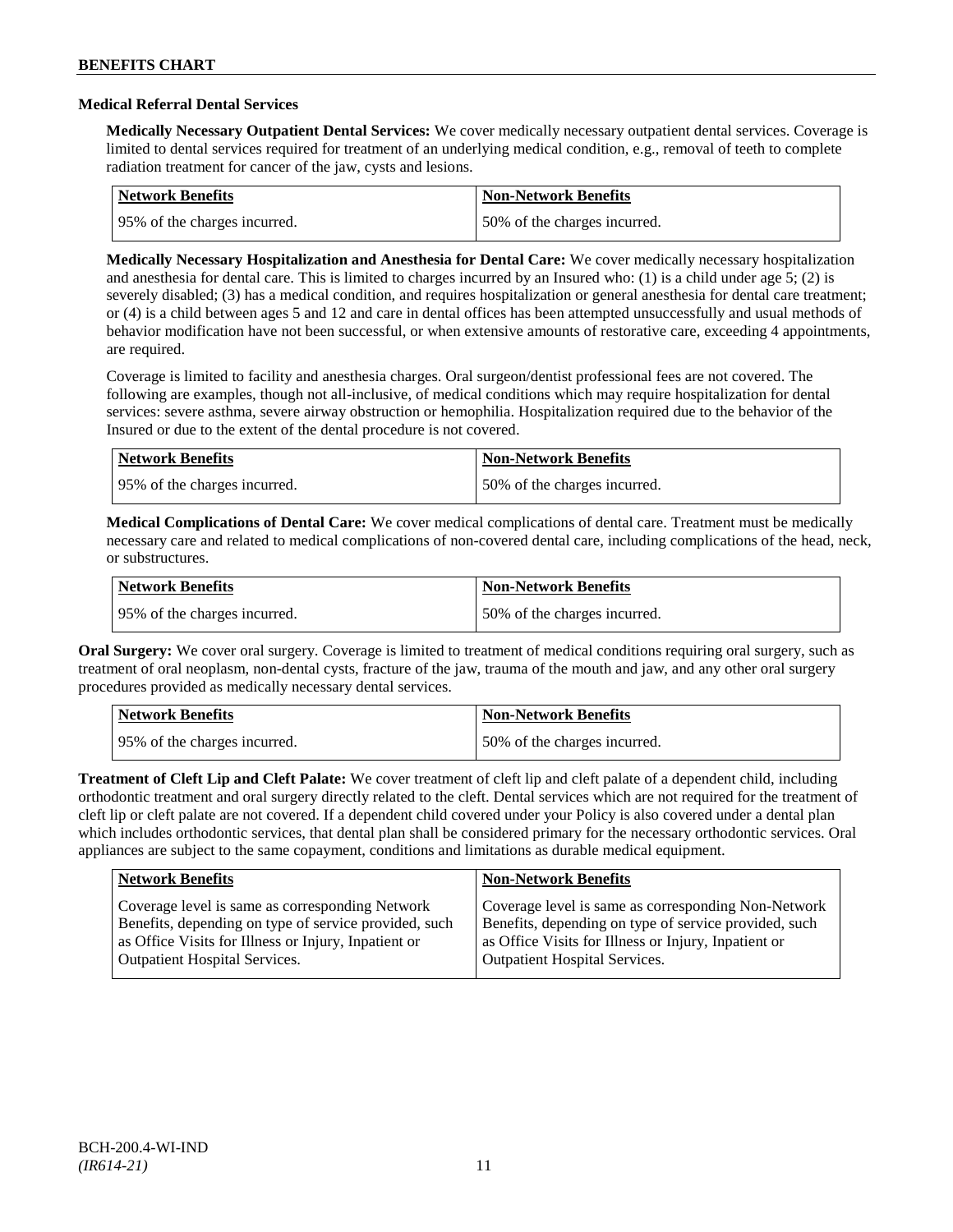**Treatment of Temporomandibular Disorder (TMD) and Craniomandibular Disorder (CMD):** We cover diagnostic procedures, surgical treatment and non-surgical treatment (including intraoral splint therapy devices) for temporomandibular disorder (TMD) and craniomandibular disorder (CMD), which is medically necessary care. Dental services which are not required to directly treat TMD or CMD are not covered.

| <b>Network Benefits</b>      | <b>Non-Network Benefits</b>  |
|------------------------------|------------------------------|
| 95% of the charges incurred. | 50% of the charges incurred. |

### **Not Covered:**

- Dental treatment, procedures or services not listed in this Benefits Chart.
- Accident-related dental services if treatment is: (1) provided to teeth which are not sound and natural; (2) to teeth which have been restored; (3) initiated beyond six months from the date of the injury; (4) received beyond the initial treatment or restoration; or (5) received beyond twenty-four months from the date of injury.
- Accident-related dental services by a Non-Network provider.
- Oral surgery to remove wisdom teeth.
- Orthognathic treatment or procedures and all related services.
- See "Services Not Covered" in your Policy.

## **DIAGNOSTIC IMAGING SERVICES**

#### **Covered Services:**

We cover diagnostic imaging, when ordered by a provider and provided in a clinic or outpatient hospital facility.

For Network Benefits, non-emergent, scheduled outpatient Magnetic Resonance Imaging (MRI) and Computed Tomography (CT) must be provided at a designated facility. Your physician or facility will obtain or verify prior authorization for these services, as needed.

We cover services provided in a clinic or outpatient hospital facility. To see the benefit level for inpatient hospital or skilled nursing facility services, see benefits under Inpatient Hospital and Skilled Nursing Facility Services.

#### **Outpatient Magnetic Resonance Imaging (MRI) and Computed Tomography (CT)**

| <b>Network Benefits</b>      | <b>Non-Network Benefits</b>  |
|------------------------------|------------------------------|
| 95% of the charges incurred. | 50% of the charges incurred. |

#### **All Other Outpatient Diagnostic Imaging Services**

#### **Services for Illness or Injury**

| Network Benefits              | <b>Non-Network Benefits</b>  |
|-------------------------------|------------------------------|
| 195% of the charges incurred. | 50% of the charges incurred. |

#### **Preventive Services (MRI/CT procedures are not considered preventive)**

Diagnostic imaging services associated with preventive services are covered at the benefit level shown in the "Preventive Services" section of this Benefits Chart.

#### **Not Covered:**

See "Services Not Covered" in your Policy.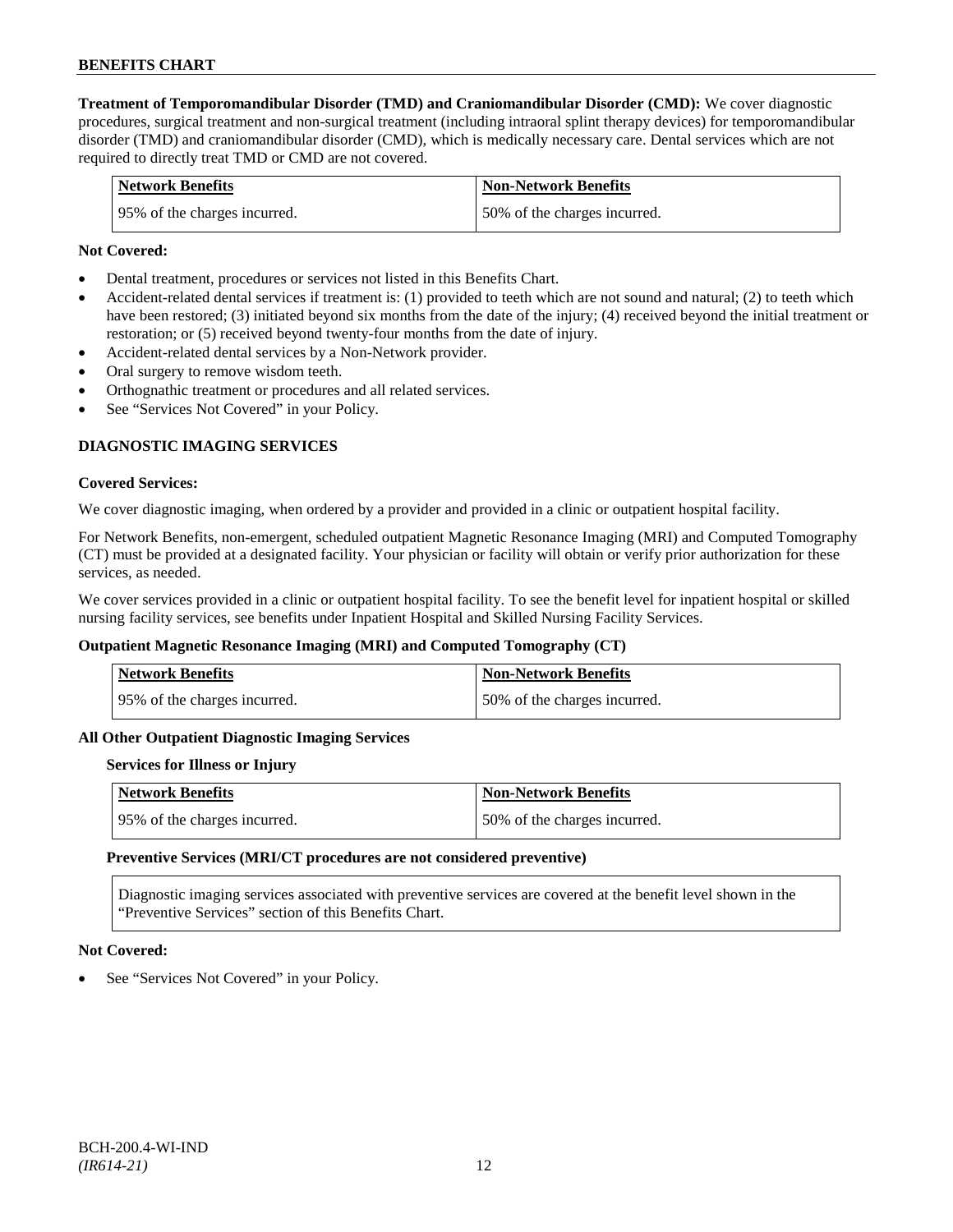## **DURABLE MEDICAL EQUIPMENT, PROSTHETICS, ORTHOTICS AND SUPPLIES**

#### **Covered Services:**

We cover equipment and services, as described below.

We cover durable medical equipment and services, prosthetics, orthotics, and supplies, subject to the limitations below, including certain disposable supplies, enteral feedings and the following diabetic supplies and equipment: glucose monitors, insulin pumps limited to the purchase of one pump per year, syringes, blood and urine test strips and other diabetic supplies as deemed medically appropriate and necessary, for Insureds with gestational, Type I or Type II diabetes.

We cover external hearing aids, cochlear implants, and related treatment prescribed by a physician or by a licensed audiologist for Insureds under 18 years of age who have hearing loss.

We also cover basic hearing aids for Insureds age 18 or older for the correction of a hearing impairment.

Osseointegrated or bone-anchored hearing aids are only covered for Insureds who have hearing loss that is not correctable by any other procedure.

Hearing aids are limited to one basic, standard hearing aid for each ear every three years.

A basic hearing aid is defined as a hearing device that consists of a microphone, amplifier, volume control, battery and receiver. It does not include upgrades above and beyond the functionality of a basic hearing aid, including, but not limited to, hearing improvements for group settings, background noise, Bluetooth/remote control functionality, or extended warranties. Charges for upgrades above the cost of a basic, standard hearing aid are not covered.

| <b>Network Benefits</b>      | <b>Non-Network Benefits</b>  |
|------------------------------|------------------------------|
| 95% of the charges incurred. | 50% of the charges incurred. |

#### **Special Dietary Treatment for Phenylketonuria (PKU) if it meets our medical coverage criteria**

| <b>Network Benefits</b>      | <b>Non-Network Benefits</b>  |
|------------------------------|------------------------------|
| 95% of the charges incurred. | 50% of the charges incurred. |

#### **Oral Amino Acid Based Elemental Formula if it meets our medical coverage criteria**

| <b>Network Benefits</b>       | <b>Non-Network Benefits</b>  |
|-------------------------------|------------------------------|
| 195% of the charges incurred. | 50% of the charges incurred. |

## **Limitations:**

Coverage of durable medical equipment is limited by the following.

- No more than a 90-day supply of diabetic supplies are covered and dispensed at a time.
- Payment will not exceed the cost of an alternate piece of equipment or service that is effective and medically necessary.
- For prosthetic benefits, other than oral appliances for cleft lip and cleft palate, payment will not exceed the cost of an alternate piece of equipment or service that is effective, medically necessary and enables Insureds to conduct standard activities of daily living.
- We reserve the right to determine if an item will be approved for rental vs. purchase.
- We require that certain diabetic supplies and equipment be purchased at a pharmacy.
- Diabetic supplies and equipment are limited to certain models and brands.
- Durable medical equipment and supplies must be obtained from or repaired by approved vendors.
- Covered services and supplies are based on established medical policies which are subject to periodic review and modification by the medical directors. Our medical policy for diabetic supplies includes information on our required models and brands. These medical policies (medical coverage criteria) are available by calling Member Services, or logging on to your "*my*HealthPartners" account at [healthpartners.com.](http://www.healthpartners.com/)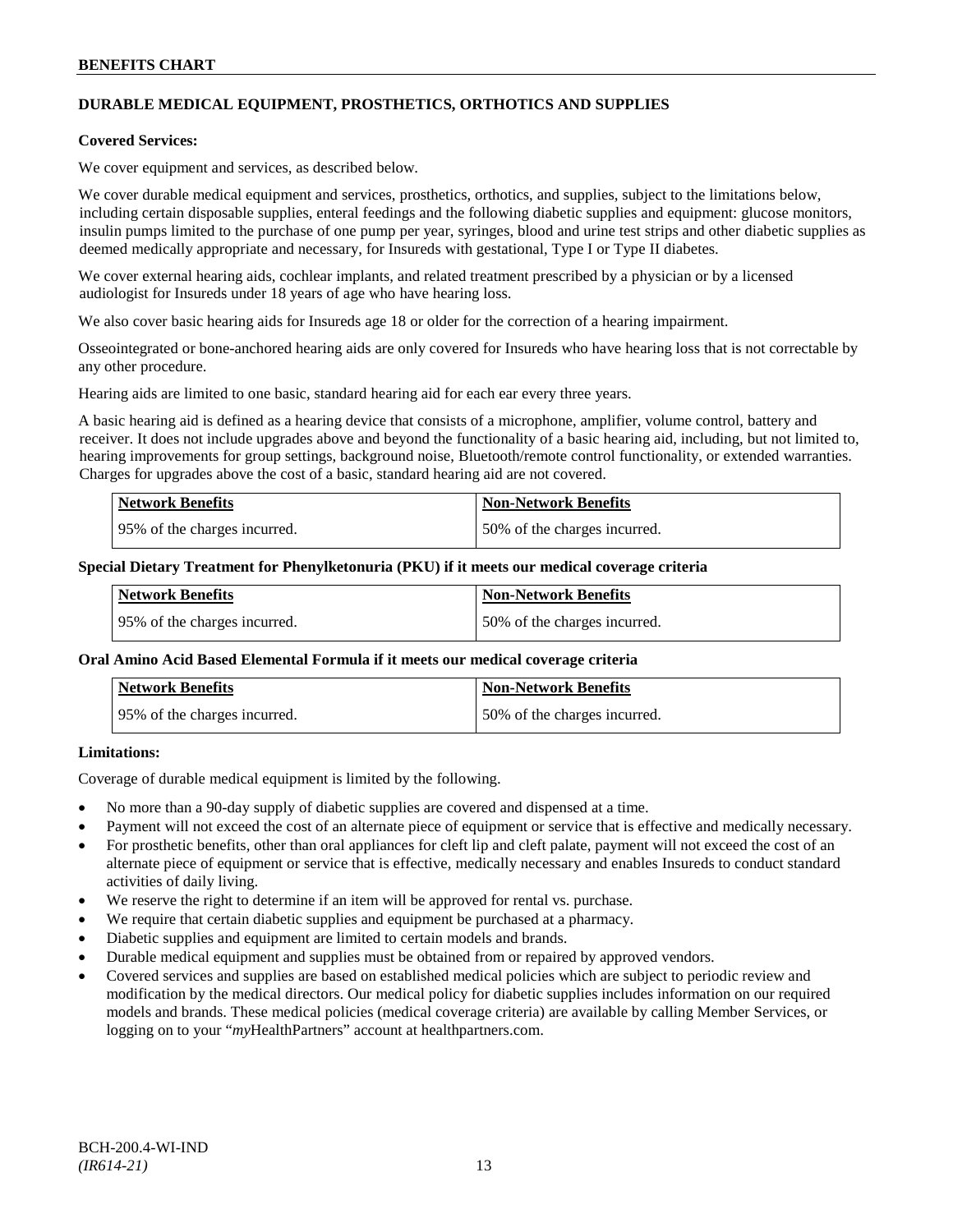## **Not Covered:**

Items which are not eligible for coverage include, but are not limited to:

- Replacement or repair of any covered items, if the items are (i) damaged or destroyed by misuse, abuse or carelessness, (ii) lost: or (iii) stolen.
- Duplicate or similar items.
- Labor and related charges for repair of any covered items which are more than the cost of replacement by an approved vendor.
- Sales tax, mailing, delivery charges, service call charges.
- Items which are primarily educational in nature or for hygiene, vocation, comfort, convenience or recreation.
- Communication aids or devices: equipment to create, replace or augment communication abilities including, but not limited to, speech processors, receivers, communication boards, or computer or electronic assisted communication.
- Implantable and osseointegrated or bone-anchored hearing aids and their fitting, except as specifically described in this Benefits Chart. This exclusion does not apply to cochlear implants.
- Eyeglasses, contact lenses and their fitting, measurement and adjustment, except as specifically described in this Benefits Chart.
- Hair prostheses (wigs).
- Household equipment which primarily has customary uses other than medical, such as, but not limited to, exercise cycles, air purifiers, central or unit air conditioners, water purifiers, non-allergenic pillows, mattresses or waterbeds.
- Household fixtures including, but not limited to, escalators or elevators, ramps, swimming pools and saunas.
- Modifications to the structure of the home including, but not limited to, wiring, plumbing or charges for installation of equipment.
- Vehicle, car or van modifications including, but not limited to, hand brakes, hydraulic lifts and car carrier.
- Rental equipment while owned equipment is being repaired by non-contracted vendors, beyond one month rental of medically necessary equipment.
- Other equipment and supplies, including, but not limited to assistive devices, that we determine are not eligible for coverage.
- See "Services Not Covered" in your Policy.

## **EMERGENCY AND URGENTLY NEEDED CARE SERVICES**

## **Covered Services:**

We cover services for emergency care and urgently needed care if the services are otherwise eligible for coverage under your Policy.

**Urgently Needed Care.** These are services to treat an unforeseen illness or injury that:

- are required in order to prevent a serious deterioration in your health, and
- cannot be delayed until the next available clinic or office hours.

| Network Benefits              | <b>Non-Network Benefits</b>  |
|-------------------------------|------------------------------|
| 195% of the charges incurred. | 50% of the charges incurred. |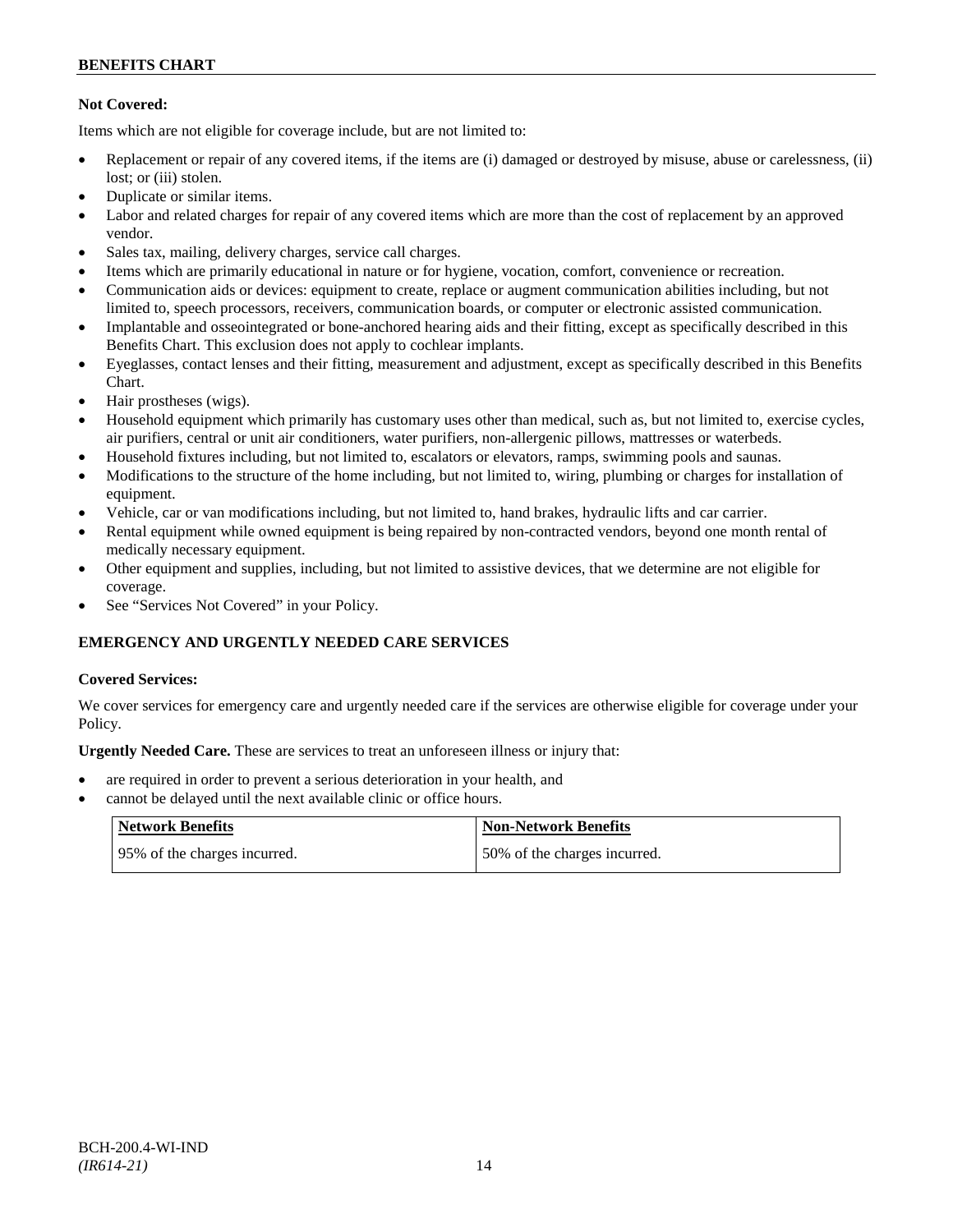## **First Three Visits**

If any of the first three visits are urgent care visits or office visits, they are covered at 100%, subject to a copayment of \$30 per visit, not subject to the deductible.

If any of the first three visits are convenience clinic visits, telephone visits or e-visits (other than virtuwell), they are covered at 100%, subject to a copayment of \$15 per visit, not subject to the deductible.

Then services will be covered at the deductible and coinsurance and/or copayment indicated for urgent care visits, office visits, convenience clinic visits, telephone visits and e-visits (other than virtuwell).

Physician services are included; however, charges for office procedures, laboratory, radiology and other ancillary services are not included and will be subject to the deductible and coinsurance and/or copayment.

**Emergency Care.** These are services to treat:

- the sudden, unexpected onset of illness or injury which, if left untreated or unattended until the next available clinic or office hours, would result in hospitalization, or
- a condition requiring professional health services immediately necessary to preserve life or stabilize health.

When reviewing claims for coverage of emergency services, our medical director will take into consideration a reasonable layperson's belief that the circumstances required immediate medical care that could not wait until the next working day or next available clinic appointment.

## **Emergency Care in a Hospital Emergency Room, including Professional Services of a Physician**

| Network Benefits             | <b>Non-Network Benefits</b> |
|------------------------------|-----------------------------|
| 95% of the charges incurred. | See Network Benefits.       |

## **Inpatient Emergency Care in a Hospital**

| <b>Network Benefits</b>      | <b>Non-Network Benefits</b> |
|------------------------------|-----------------------------|
| 95% of the charges incurred. | See Network Benefits.       |

#### **Not Covered:**

See "Services Not Covered" in your Policy.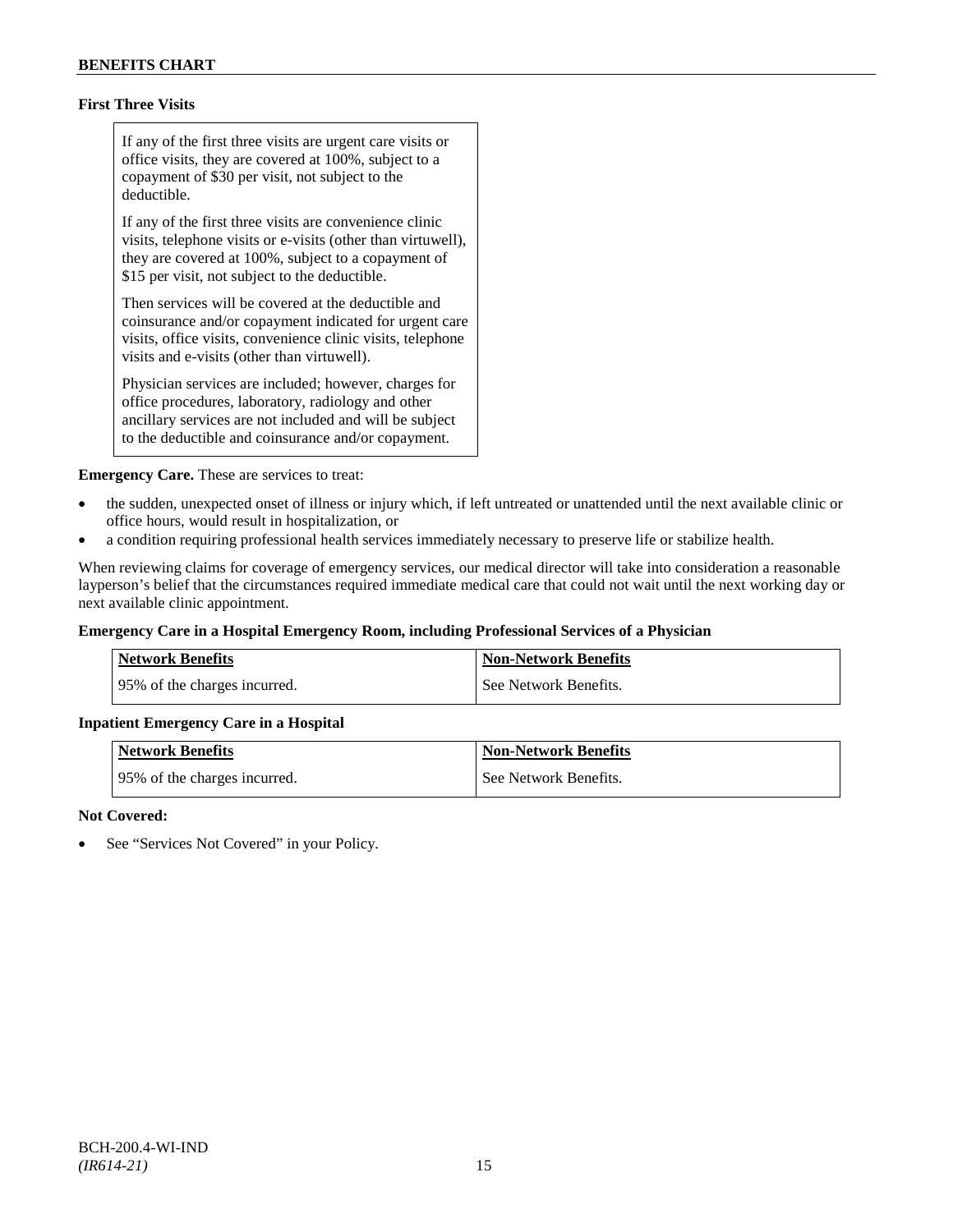## **GENE THERAPY**

## **Covered Services:**

We cover gene therapy treatment that meets our current medical coverage criteria.

| <b>Network Benefits</b>                                                                                                                                                                                 | <b>Non-Network Benefits</b> |
|---------------------------------------------------------------------------------------------------------------------------------------------------------------------------------------------------------|-----------------------------|
| Coverage level is same as corresponding Network<br>Benefit, depending on type of service provided, such as<br>Office Visits for Illness or Injury, Inpatient or<br><b>Outpatient Hospital Services.</b> | No coverage.                |

## **Limitations:**

- Gene therapy must be provided by a designated provider.
- Specific types of gene therapy are limited to therapies and conditions specified in our medical coverage criteria.

## **Not Covered:**

• See "Services Not Covered" in your Policy.

## **HEALTH EDUCATION**

## **Covered Services:**

We cover education for preventive services and education for the management of chronic health problems (such as diabetes).

| <b>Network Benefits</b>                                     | Non-Network Benefits         |
|-------------------------------------------------------------|------------------------------|
| 100% of the charges incurred.<br>Deductible does not apply. | 50% of the charges incurred. |

## **Not Covered:**

See "Services Not Covered" in your Policy.

## **HOME-BASED HEALTH ASSESSMENT PROGRAM**

## **Covered Services:**

If you meet our criteria for coverage, you may qualify for our home-based comprehensive health risk assessment program. The program covers a health assessment with a designated nurse practitioner.

| <b>Network Benefits</b>                                     | <b>Non-Network Benefits</b> |
|-------------------------------------------------------------|-----------------------------|
| 100% of the charges incurred.<br>Deductible does not apply. | No coverage.                |

## **Not Covered:**

• See "Services Not Covered" in your Policy.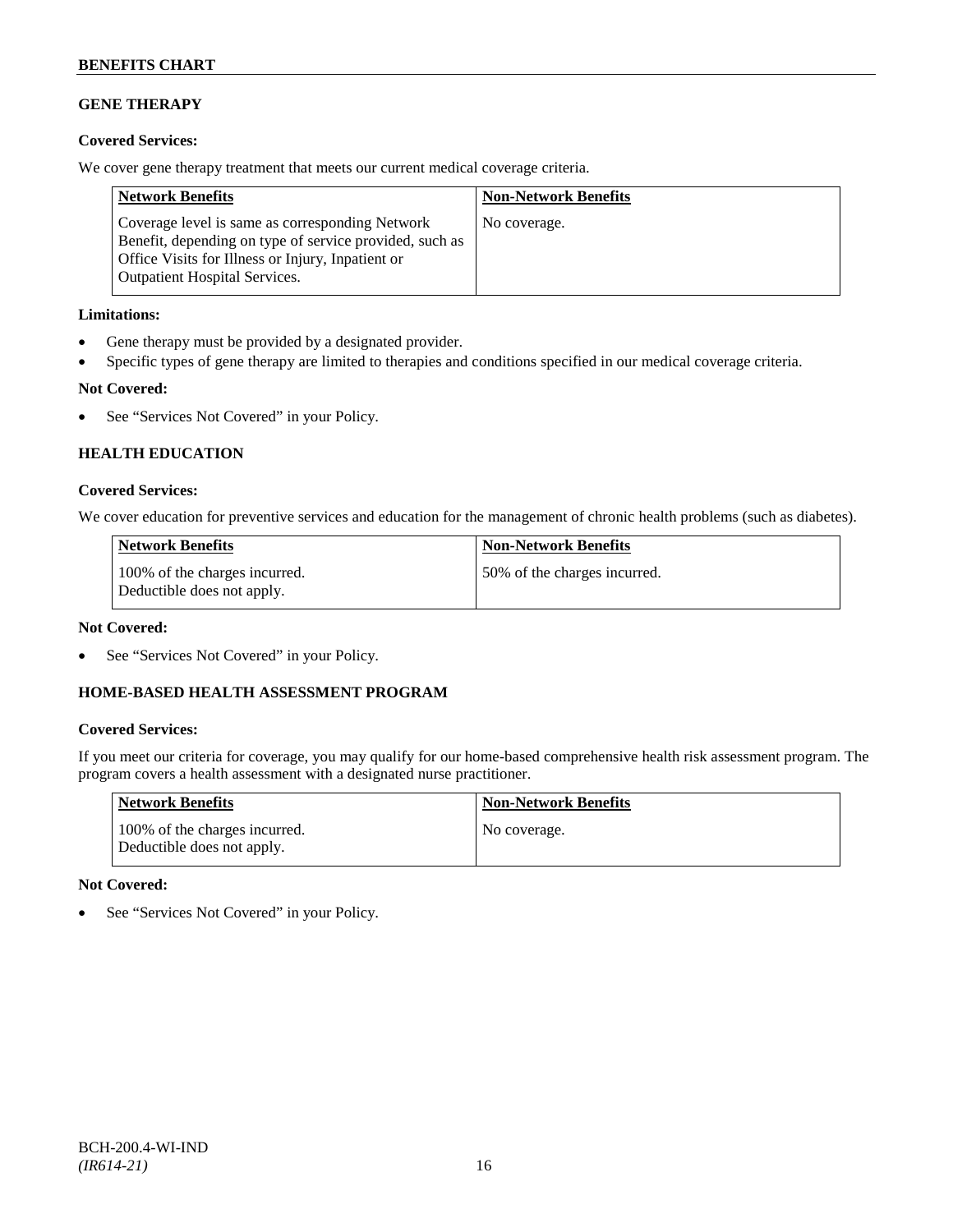## **HOME HEALTH SERVICES**

## **Covered Services:**

We cover skilled nursing services, physical therapy, occupational therapy, speech therapy, respiratory therapy and other therapeutic services, non-routine prenatal and routine postnatal well child visits (as described in our medical coverage criteria), phototherapy services for newborns, home health aide services and other eligible home health services when provided in your home, if you are homebound (i.e., unable to leave home without considerable effort due to a medical condition). Lack of transportation does not constitute homebound status. For phototherapy services for newborns and high risk prenatal services, supplies and equipment are included.

We cover total parenteral nutrition/intravenous ("TPN/IV") therapy, equipment, supplies and drugs in connection with IV therapy. IV line care kits are covered under Durable Medical Equipment.

We cover palliative care benefits. Palliative care includes symptom management, education and establishing goals of care. We waive the requirement that you be homebound for a limited number of home visits for palliative care (as shown in this Benefits Chart), if you have a life-threatening, non-curable condition which has a prognosis of survival of two years or less. Additional palliative care visits are eligible under the home health services benefit if you are homebound and meet all other requirements defined in this section.

You do not need to be homebound to receive total parenteral nutrition/intravenous ("TPN/IV") therapy.

Home health services are eligible and covered only when:

- medically necessary; and
- provided as rehabilitative care, terminal care or maternity care; and
- ordered by a physician, and included in the written home care plan.

### **Physical therapy, occupational therapy, speech therapy, respiratory therapy, home health aide services and palliative Care**

| <b>Network Benefits</b>      | Non-Network Benefits |
|------------------------------|----------------------|
| 95% of the charges incurred. | No coverage.         |

## **TPN/IV Therapy, Skilled Nursing Services, Non-Routine Prenatal/Postnatal Services and Phototherapy**

| Network Benefits             | Non-Network Benefits |
|------------------------------|----------------------|
| 95% of the charges incurred. | No coverage.         |

Each 24-hour visit (or shifts up to 24-hour visits) equals one visit and counts toward the Maximum visits for all other services shown below. Any visit that lasts less than 24 hours regardless of the length of the visit, will count as one visit toward the Maximum visits for all other services shown below. All visits must be medically necessary and benefit eligible.

#### **Routine Prenatal/Postnatal Services and Child Health Supervision Services**

| <b>Network Benefits</b>                                     | <b>Non-Network Benefits</b>  |
|-------------------------------------------------------------|------------------------------|
| 100% of the charges incurred.<br>Deductible does not apply. | 50% of the charges incurred. |

#### **Maximum Visits for Palliative Care:**

| <b>Network Benefits</b>                                                                                                                        | <b>Non-Network Benefits</b> |
|------------------------------------------------------------------------------------------------------------------------------------------------|-----------------------------|
| If you are eligible to receive palliative care in the home<br>and you are not homebound, there is a maximum of 12<br>visits per calendar year. | No coverage.                |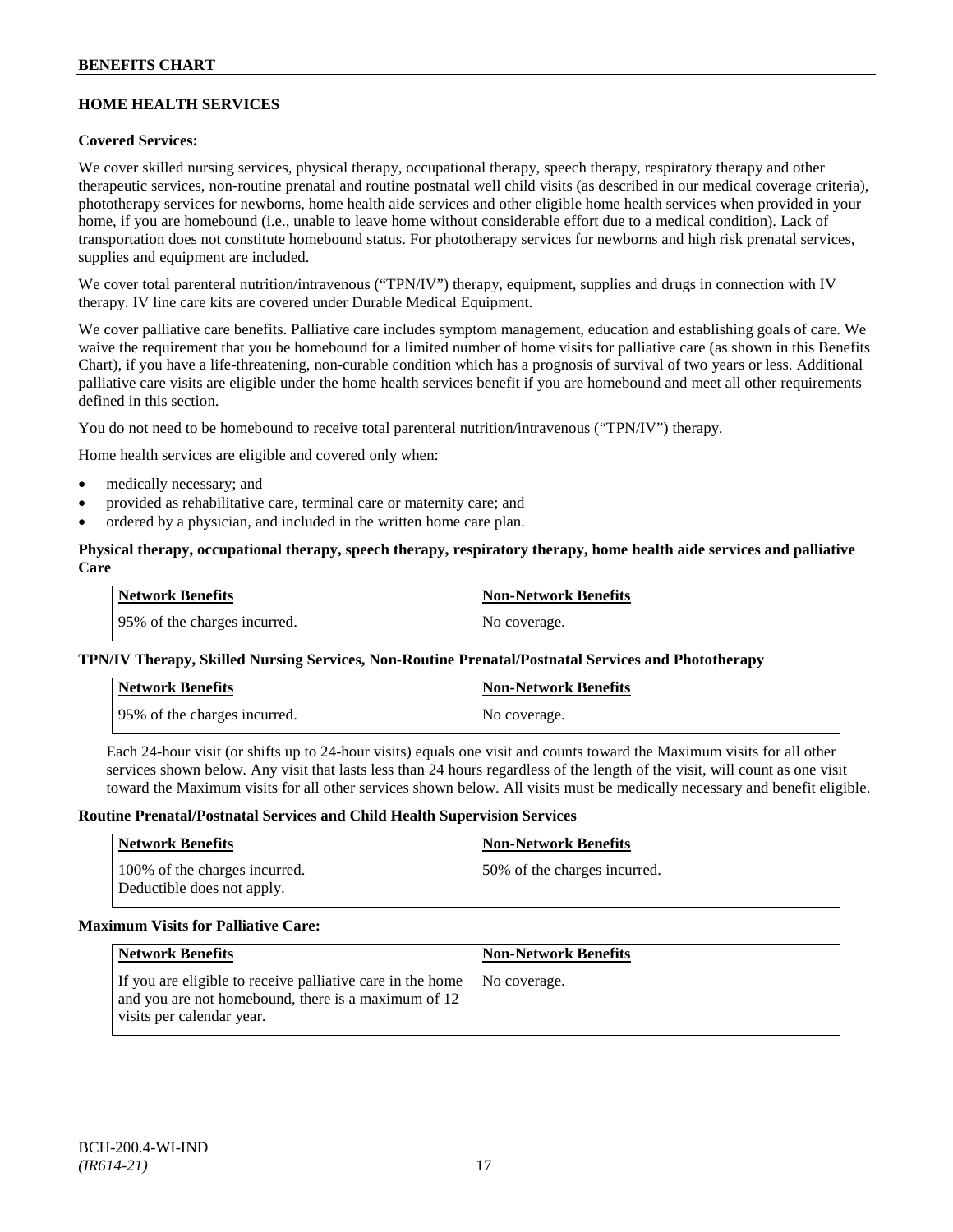## **Maximum Visits for All Services Other Than Palliative Care:**

| Network Benefits             | <b>Non-Network Benefits</b> |
|------------------------------|-----------------------------|
| 60 visits per calendar year. | No coverage.                |

The routine postnatal well child visits do not count toward the visit limit.

## **Limitations:**

- Home health services are not provided as a substitute for a primary caregiver in the home or as relief (respite) for a primary caregiver in the home. We will not reimburse family members or residents in your home for the above services.
- A service shall not be considered a skilled nursing service merely because it is performed by, or under the direct supervision of, a licensed nurse. Where a service (such as tracheotomy suctioning or ventilator monitoring) or like services, can be safely and effectively performed by a non-medical person (or self-administered), without the direct supervision of, a licensed nurse, the service shall not be regarded as a skilled nursing service, whether or not a skilled nurse actually provides the service. The unavailability of a competent person to provide a non-skilled service shall not make it a skilled service when a skilled nurse provides it. Only the skilled nursing component of so-called "blended" services (i.e. services which include skilled and non-skilled components) are covered under this Benefits Chart.

## **Not Covered:**

- Home Health Services by a Non-Network provider.
- Financial or legal counseling services.
- Housekeeping or meal services in your home.
- Private duty nursing services.
- Services provided by a family member or enrollee, or a resident in the enrollee's home.
- Vocational rehabilitation and recreational or educational therapy. Recreation therapy is therapy provided solely for the purpose of recreation, including, but not limited to: (a) requests for physical therapy or occupational therapy to improve athletic ability, and (b) braces or guards to prevent sports injuries.
- See "Services Not Covered" in your Policy.

## **HOME HOSPICE SERVICES**

#### **Applicable Definitions:**

**Part-time.** This is up to two hours of service per day, more than two hours is considered continuous care.

**Continuous Care.** This is from two to twelve hours of service per day provided by a registered nurse, licensed practical nurse, or home health aide, during a period of crisis in order to maintain a terminally ill patient at home.

**Appropriate Facility.** This is a nursing home, hospice residence, or other inpatient facility.

**Custodial Care Related to Hospice Services.** This means providing assistance in the activities of daily living and the care needed by a terminally ill patient which can be provided by primary caregiver (i.e., family member or friend) who is responsible for the patient's home care.

## **Covered Services:**

**Home Hospice Program:** We cover the services described below if you are terminally ill and accepted as a home hospice program participant. You must meet the eligibility requirements of the program, and elect to receive services through the home hospice program. The services will be provided in your home, with inpatient care available when medically necessary as described below. If you elect to receive hospice services, you do so in lieu of curative treatment for your terminal illness for the period you are enrolled in the home hospice program.

**Eligibility:** In order to be eligible to be enrolled in the home hospice program, you must: (1) be a terminally ill patient (prognosis of six months or less); (2) have chosen a palliative treatment focus (i.e., emphasizing comfort and supportive services rather than treatment attempting to cure the disease or condition); and (3) continue to meet the terminally ill prognosis as reviewed by our medical director or his or her designee over the course of care. You may withdraw from the home hospice program at any time.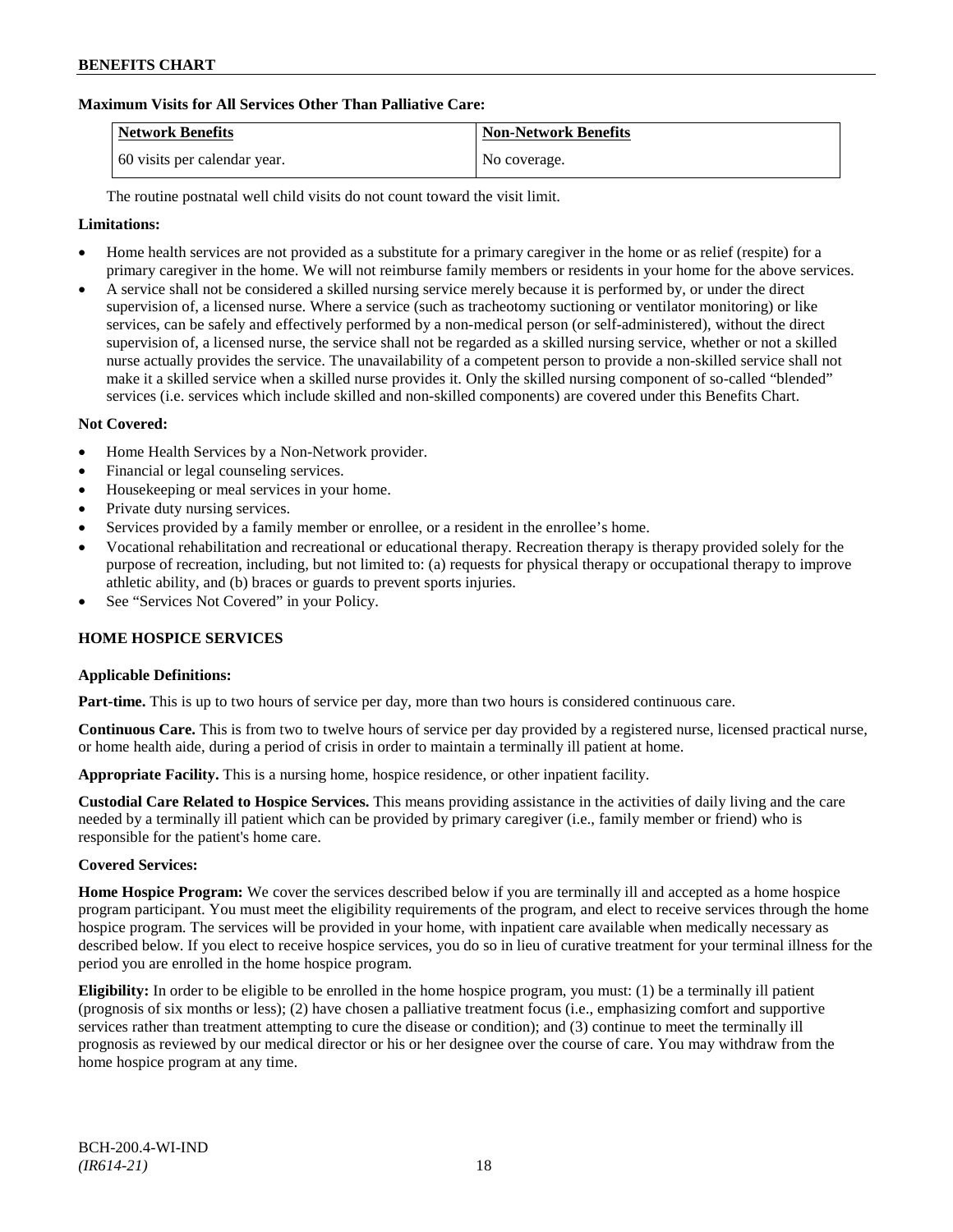**Eligible Services:** Hospice services include the following services provided in accordance with an approved hospice treatment plan:

- Home Health Services:
	- o Part-time care provided in your home by an interdisciplinary hospice team (which may include a physician, nurse, social worker, and spiritual counselor) and medically necessary home health services are covered.
	- o One or more periods of continuous care in your home or in a setting which provides day care for pain or symptom management, when medically necessary, will be covered.
- Inpatient Services: We cover medically necessary inpatient services.
- Other Services:
	- o Respite care is covered for care in your home or in an appropriate facility, to give your primary caregivers (i.e., family members or friends) rest and/or relief when necessary in order to maintain a terminally ill patient at home*.*
	- o Medically necessary medications for pain and symptom management.
	- o Semi-electric hospital beds and other durable medical equipment are covered.
	- o Emergency and non-emergency care is covered.

| <b>Network Benefits</b>       | <b>Non-Network Benefits</b> |
|-------------------------------|-----------------------------|
| 195% of the charges incurred. | No coverage.                |

Respite care is limited to 5 days per episode, and respite care and continuous care combined are limited to 30 days.

### **Not Covered:**

- Home Hospice Services by a Non-Network provider.
- Financial or legal counseling services.
- Housekeeping or meal services in your home.
- Custodial or maintenance care related to hospice services, whether provided in the home or in a nursing home.
- Any service not specifically described as covered services under this home hospice services benefits.
- Any services provided by members of your family or residents in your home.
- See "Services Not Covered" in your Policy.

## **HOSPITAL AND SKILLED NURSING FACILITY SERVICES**

#### **Covered Services:**

We cover services as described below.

#### **Medical or Surgical Hospital Services**

**Inpatient Hospital Services:** We cover the following medical or surgical services, for the treatment of acute illness or injury, which require the level of care only provided in an acute care facility. These services must be authorized by a physician.

Inpatient hospital services include: room and board; the use of operating or maternity delivery rooms; intensive care facilities; newborn nursery facilities; general nursing care, anesthesia, laboratory and diagnostic imaging services, radiation therapy, physical therapy, prescription drugs or other medications administered during treatment, blood and blood products (unless replaced), and blood derivatives, and other diagnostic or treatment related hospital services; physician and other professional medical and surgical services provided while in the hospital, including gender reassignment surgery that meets medical coverage criteria.

We cover, following a vaginal delivery, a minimum of 48 hours of inpatient care for the mother and newborn child. We cover, following a caesarean section delivery, a minimum of 96 hours of inpatient care for the mother and newborn child.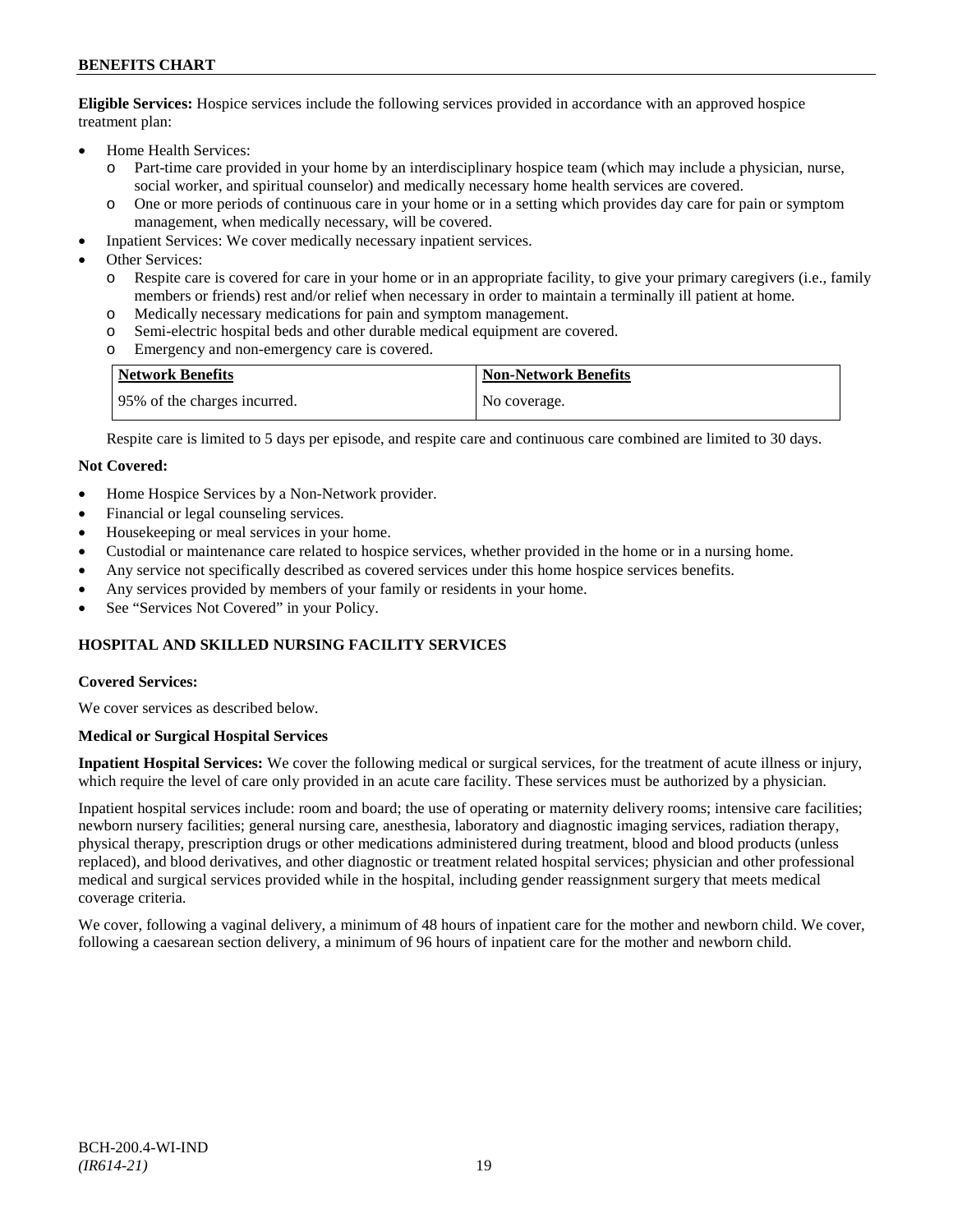Health insurance issuers generally may not, under Federal law, restrict benefits for any hospital length of stay in connection with childbirth for the mother of newborn child to less than 48 hours following a vaginal delivery, or less than 96 hours following a caesarean section. However, Federal law generally does not prohibit the mother's or newborn's attending provider, after consulting with the mother, from discharging the mother or her newborn earlier than 48 hours (or 96 hours as applicable). In any case plans and issuers may not, under Federal law, require that a provider obtain authorization from the plan or the insurance issuer for prescribing a length of stay not in excess of 48 hours (or 96 hours).

| <b>Network Benefits</b>       | <b>Non-Network Benefits</b>  |
|-------------------------------|------------------------------|
| 195% of the charges incurred. | 50% of the charges incurred. |

Each Insured's admission or confinement, including that of a newborn child, is separate and distinct from the admission or confinement of any other Insured.

**Outpatient Hospital, Ambulatory Care or Surgical Facility Services:** We cover the following medical and surgical services, for diagnosis or treatment of illness or injury on an outpatient basis. These services must be authorized by a physician.

Outpatient services include: use of operating rooms, maternity delivery rooms or other outpatient departments, rooms or facilities; and the following outpatient services: general nursing care, anesthesia, laboratory and diagnostic imaging services, radiation therapy, physical therapy, drugs administered during treatment, blood and blood products (unless replaced), and blood derivatives, and other diagnostic or treatment related outpatient services; physician and other professional medical and surgical services provided while an outpatient, including colonoscopies (starting at age 50, or under age 50 for people at high risk of colorectal cancer), and gender reassignment surgery that meets medical coverage criteria.

For Network Benefits, non-emergent, scheduled outpatient Magnetic Resonance Imaging (MRI) and Computed Tomography (CT) must be provided at a designated facility. Your physician or facility will obtain or verify prior authorization for these services, as needed.

To see the benefit level for diagnostic imaging services, laboratory services and physical therapy, see benefits under Diagnostic Imaging Services, Laboratory Services and Physical Therapy in this Benefits Chart.

| <b>Network Benefits</b>      | <b>Non-Network Benefits</b>  |
|------------------------------|------------------------------|
| 95% of the charges incurred. | 50% of the charges incurred. |

**Skilled Nursing Facility Care:** We cover room and board, daily skilled nursing and related ancillary services for post-acute treatment and rehabilitative care of illness or injury that meets medical coverage criteria.

| <b>Network Benefits</b>                      | <b>Non-Network Benefits</b>                  |
|----------------------------------------------|----------------------------------------------|
| 95% of the charges incurred.                 | 50% of the charges incurred.                 |
| Limited to a 30 day maximum per confinement. | Limited to a 30 day maximum per confinement. |

Each day of services provided under the Network Benefits and Non-Network Benefits, combined, applies toward the maximum shown above.

## **Not Covered:**

- Services for items for personal convenience, such as television rental, are not covered.
- See "Services Not Covered" in your Policy.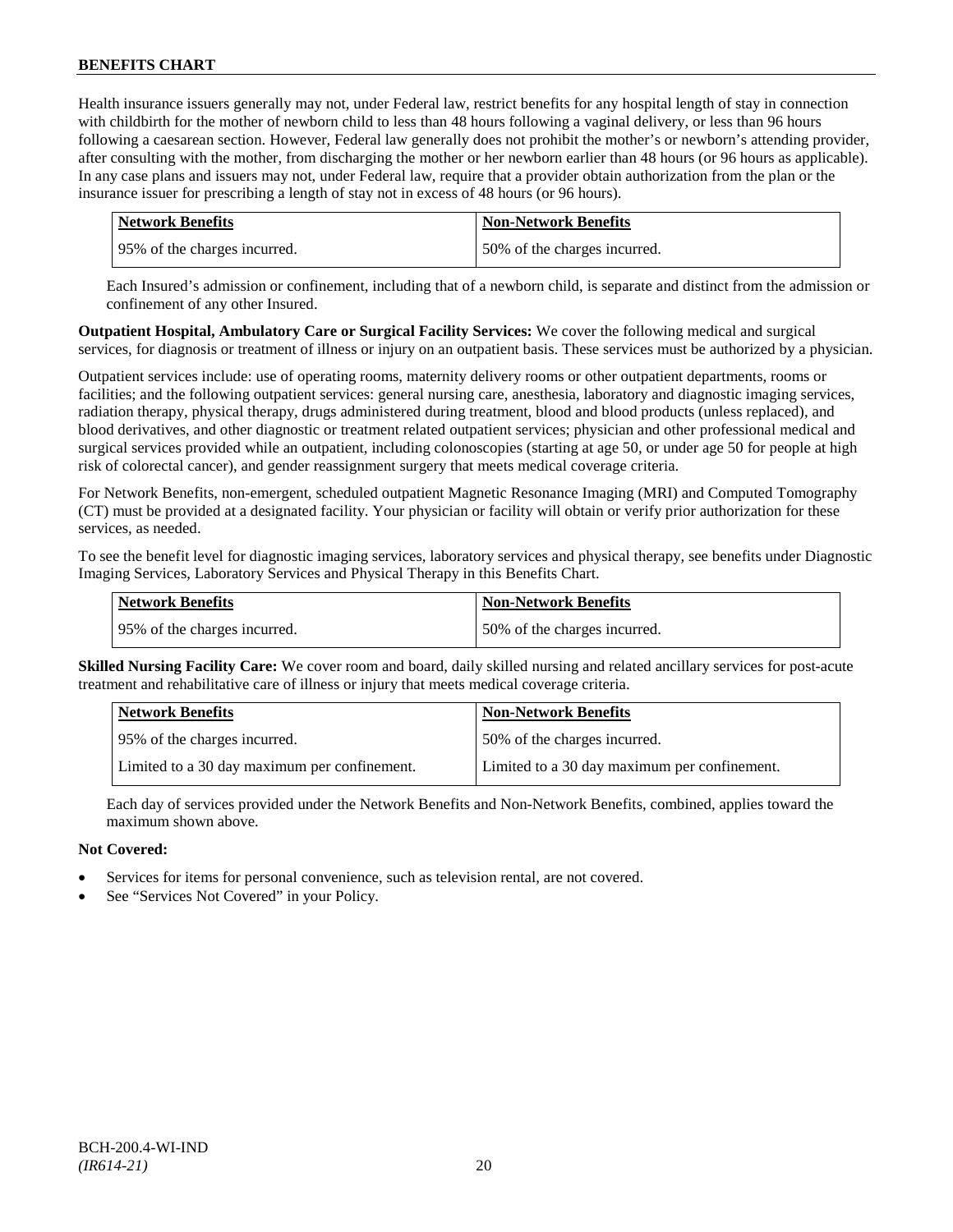### **INFERTILITY SERVICES**

#### **Covered Services:**

We cover the diagnosis of infertility. These services include diagnostic procedures and tests provided in connection with an infertility evaluation, office visits and consultations to diagnose infertility.

| Network Benefits             | <b>Non-Network Benefits</b>  |
|------------------------------|------------------------------|
| 95% of the charges incurred. | 50% of the charges incurred. |

Coverage is limited to office visits and consultations to diagnose infertility. Treatment is not covered.

#### **Not Covered:**

- Treatment of infertility, including, but not limited to, office visits, laboratory, diagnostic imaging services, and drugs for the treatment of infertility; assisted reproduction, including, but not limited to gamete intrafallopian tube transfer (GIFT), zygote intrafallopian tube transfer (ZIFT), intracytoplasmic sperm injection (ICSI), and/or in-vitro fertilization (IVF), and all charges associated with such procedures; reversal of sterilization; artificial insemination; and sperm, ova or embryo acquisition, retrieval or storage; however, we do cover office visits and consultations to diagnose infertility.
- Services related to the establishment of surrogate pregnancy and fees for a surrogate.
- See "Services Not Covered" in your Policy.

## **LABORATORY SERVICES**

### **Covered Services:**

We cover laboratory tests when ordered by a provider and provided in a clinic or outpatient hospital facility. This includes blood tests to detect lead exposure in children between the ages of 6 months and 72 months.

To see the benefit level for inpatient hospital or skilled nursing facility services, see benefits under Inpatient Hospital and Skilled Nursing Facility Services in this Benefits Chart.

**Prostate-Specific Antigen (PSA) Test Coverage.** We cover prostate cancer screening for men 40 years of age or over who are symptomatic or in a high-risk category and for all men 50 years of age or older. Coverage includes prostate-specific antigen blood test and digital rectal examination.

| <b>Network Benefits</b>      | <b>Non-Network Benefits</b>  |
|------------------------------|------------------------------|
| 95% of the charges incurred. | 50% of the charges incurred. |

#### **All other laboratory services**

#### **Services for Illness or Injury**

| <b>Network Benefits</b>      | <b>Non-Network Benefits</b>  |
|------------------------------|------------------------------|
| 95% of the charges incurred. | 50% of the charges incurred. |

#### **Preventive Services**

Laboratory services associated with preventive services are covered at the benefit level shown in the "Preventive Services" section of this Benefits Chart.

#### **Not Covered:**

See "Services Not Covered" in your Policy.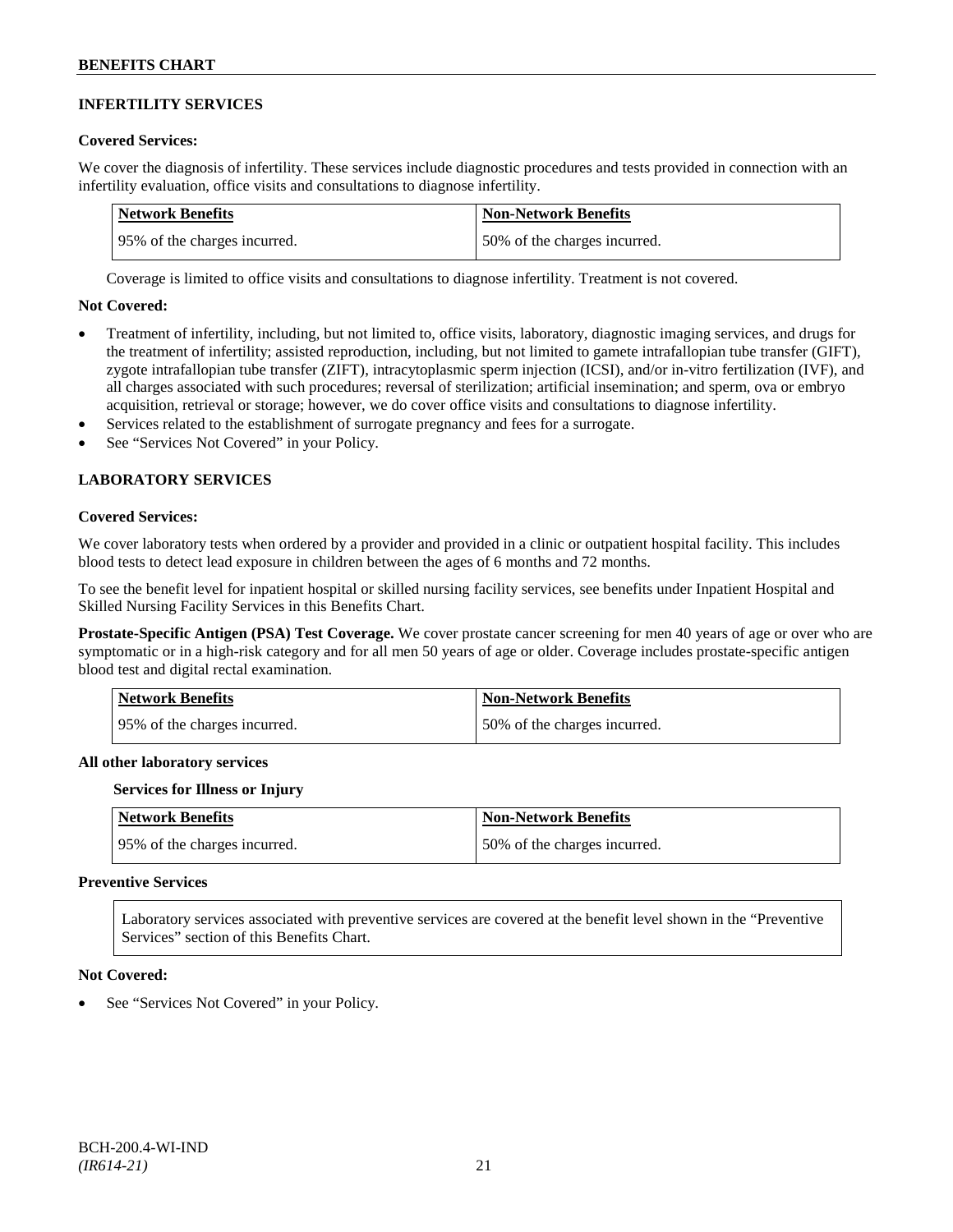## **MASTECTOMY RECONSTRUCTION BENEFIT**

## **Covered Services:**

We cover reconstruction of the breast on which the mastectomy has been performed; surgery and reconstruction of the other breast to produce symmetrical appearance, and prostheses and physical complications of all stages of mastectomy, including lymphedemas.

| <b>Network Benefits</b>                               | <b>Non-Network Benefits</b>                           |
|-------------------------------------------------------|-------------------------------------------------------|
| Coverage level is same as corresponding Network       | Coverage level is same as corresponding Non-Network   |
| Benefits, depending on type of service provided, such | Benefits, depending on type of service provided, such |
| as Office Visits for Illness or Injury, Inpatient or  | as Office Visits for Illness or Injury, Inpatient or  |
| <b>Outpatient Hospital Services.</b>                  | Outpatient Hospital Services.                         |

## **Not Covered:**

See "Services Not Covered" in your Policy.

## **MEDICATION THERAPY DISEASE MANAGEMENT PROGRAM**

## **Covered Services:**

If you meet our criteria for coverage, you may qualify for our Medication Therapy Disease Management Program.

The program covers consultations with a designated Network pharmacist.

Covered services are based on established medical policies, which are subject to periodic review and modification by the medical directors. These medical policies (medical coverage criteria) are available by calling Member Services, or logging on to your "*my*HealthPartners" account at [healthpartners.com.](http://www.healthpartners.com/)

| <b>Network Benefits</b>                                     | <b>Non-Network Benefits</b> |
|-------------------------------------------------------------|-----------------------------|
| 100% of the charges incurred.<br>Deductible does not apply. | No coverage.                |

## **Not Covered:**

See "Services Not Covered" in your Policy.

## **OFFICE VISITS FOR ILLNESS OR INJURY**

## **Covered Services:**

We cover the following when medically necessary: professional medical and surgical services and related supplies, including biofeedback, of physicians and other health care providers; blood and blood products (unless replaced) and blood derivatives.

We cover diagnosis and treatment of illness or injury to the eyes. Where contact or eye glass lenses are prescribed as medically necessary for the post-operative treatment of cataracts or for the treatment of aphakia, or keratoconus, we cover the initial evaluation, lenses and fitting. Insureds must pay for lens replacement beyond the initial pair.

## **Office visits**

| Network Benefits             | <b>Non-Network Benefits</b>  |
|------------------------------|------------------------------|
| 95% of the charges incurred. | 50% of the charges incurred. |

## **Convenience Clinics**

| <b>Network Benefits</b>      | <b>Non-Network Benefits</b>  |
|------------------------------|------------------------------|
| 95% of the charges incurred. | 50% of the charges incurred. |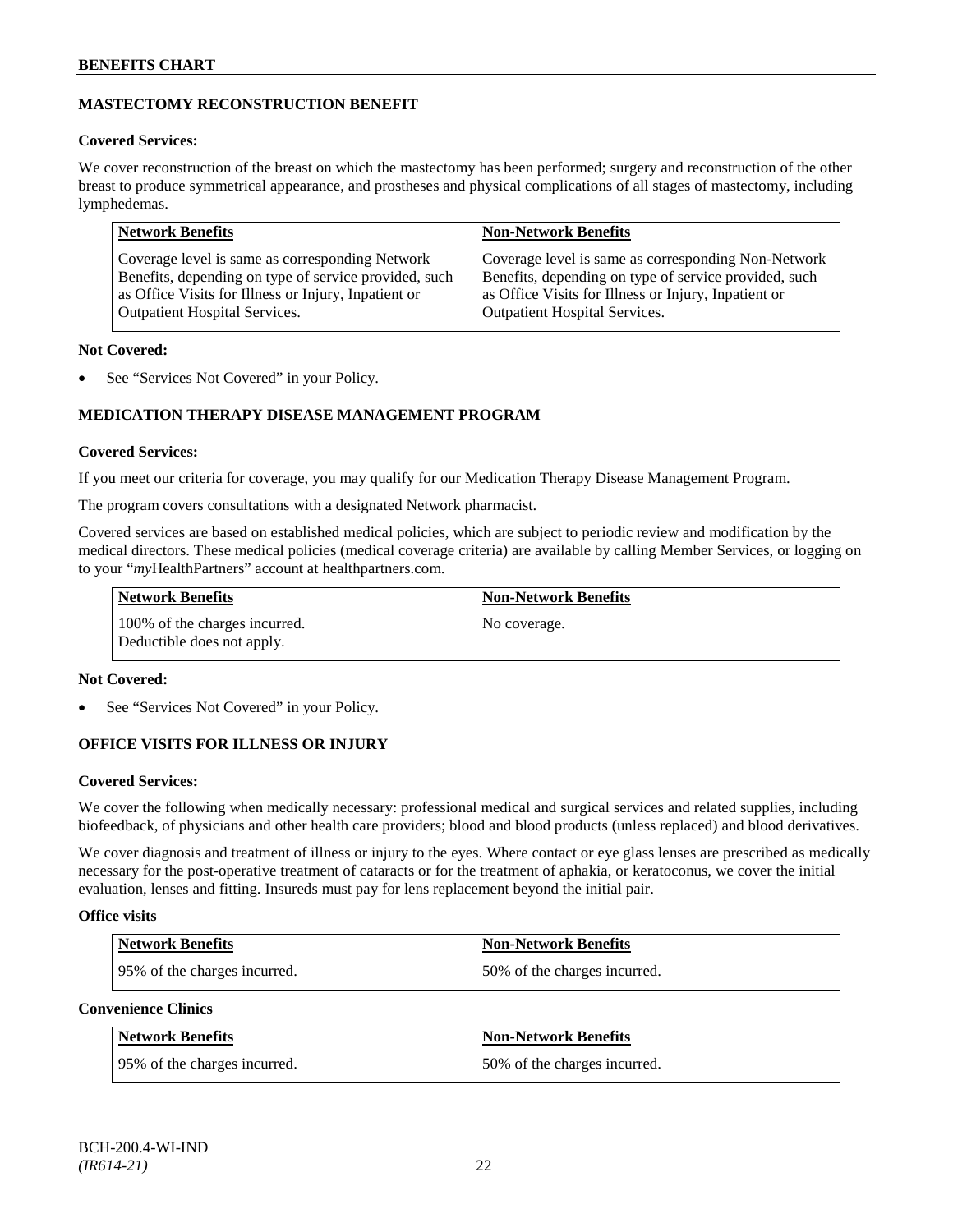### **Scheduled Telephone Visits**

| <b>Network Benefits</b>      | <b>Non-Network Benefits</b>  |
|------------------------------|------------------------------|
| 95% of the charges incurred. | 50% of the charges incurred. |

## **E-visits**

## **Access to Online Care through virtuwell a[t virtuwell.com](http://www.virtuwell.com/)**

| <b>Network Benefits</b>                                     | <b>Non-Network Benefits</b> |
|-------------------------------------------------------------|-----------------------------|
| 100% of the charges incurred.<br>Deductible does not apply. | No coverage.                |

## **All Other E-visits**

| <b>Network Benefits</b>      | <b>Non-Network Benefits</b>  |
|------------------------------|------------------------------|
| 95% of the charges incurred. | 50% of the charges incurred. |

## **First Three Visits**

| If any of the first three visits are urgent care visits or<br>office visits, they are covered at 100%, subject to a<br>copayment of \$30 per visit, not subject to the<br>deductible.                                            |
|----------------------------------------------------------------------------------------------------------------------------------------------------------------------------------------------------------------------------------|
| If any of the first three visits are convenience clinic<br>visits, telephone visits or e-visits (other than virtuwell),<br>they are covered at 100%, subject to a copayment of<br>\$15 per visit, not subject to the deductible. |
| Then services will be covered at the deductible and<br>coinsurance and/or copayment indicated for urgent care<br>visits, office visits, convenience clinic visits, telephone<br>visits and e-visits (other than virtuwell).      |
| Physician services are included; however, charges for<br>office procedures, laboratory, radiology and other<br>ancillary services are not included and will be subject<br>to the deductible and coinsurance and/or copayment.    |

## **Injections Administered in a Physician's Office, other than immunizations**

## **Allergy Injections**

| Network Benefits              | <b>Non-Network Benefits</b>  |
|-------------------------------|------------------------------|
| 195% of the charges incurred. | 50% of the charges incurred. |

## **All Other Injections**

| Network Benefits             | <b>Non-Network Benefits</b>  |
|------------------------------|------------------------------|
| 95% of the charges incurred. | 50% of the charges incurred. |

## **Not Covered:**

- Court ordered treatment, except as described in this Benefits Chart. Any resulting court ordered treatment for mental health services will be subject to the Policy's requirement for medical necessity.
- See "Services Not Covered" in your Policy.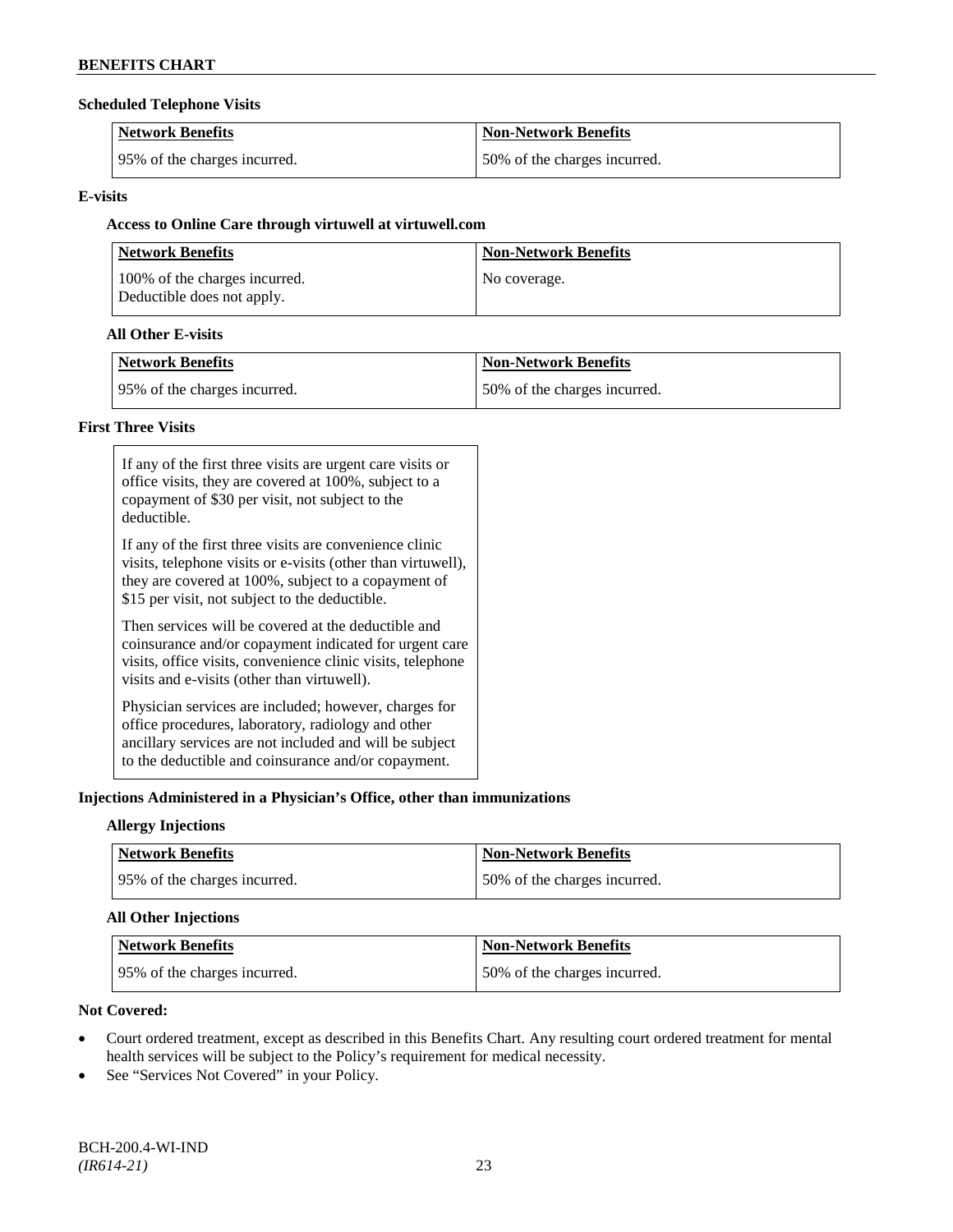## **PEDIATRIC EYEWEAR**

## **Covered Services:**

We cover pediatric eyewear for children, subject to our medical coverage criteria. Coverage under this provision will continue until the end of the month in which the child turns age 19. We also cover low vision services. These medical policies (medical coverage criteria) are available by calling Member Services, or logging on to your "*my*HealthPartners" account at [healthpartners.com.](http://www.healthpartners.com/)

| Network Benefits              | Non-Network Benefits |
|-------------------------------|----------------------|
| 195% of the charges incurred. | No coverage.         |

Limited to one pair of eyeglasses (lenses and frames), or one pair of contact lenses per calendar year.

## **Not Covered:**

- Replacement of eyeglasses or contact lenses due to loss or theft.
- Contact lenses for cosmetic purposes.
- See "Services Not Covered" in your Policy.

## **PHYSICAL THERAPY, OCCUPATIONAL THERAPY, SPEECH THERAPY AND OTHER SPECIFIED THERAPIES**

## **Covered Services:**

We cover the following physical therapy, occupational therapy and speech therapy services:

- Medically necessary rehabilitative care to correct the effects of illness or injury.
- Habilitative services rendered for congenital, developmental or medical conditions which have significantly limited the successful initiation of normal speech and normal motor development.

Massage therapy which is performed in conjunction with other treatment/modalities by a physical or occupational therapist, is part of a prescribed treatment plan and is not billed separately is covered.

We cover services provided in a clinic. We also cover physical therapy provided in an outpatient hospital facility. To see the benefit level for inpatient hospital or skilled nursing facility services, see benefits under "Inpatient Hospital and Skilled Nursing Facility Services".

## **Rehabilitative Care**

| <b>Network Benefits</b>                                                                       | <b>Non-Network Benefits</b>                                                                   |
|-----------------------------------------------------------------------------------------------|-----------------------------------------------------------------------------------------------|
| 95% of the charges incurred.                                                                  | 50% of the charges incurred.                                                                  |
| Physical, Occupational and Speech Therapy are limited<br>to 20 visits each per calendar year. | Physical, Occupational and Speech Therapy are<br>limited to 20 visits each per calendar year. |

In addition to the services provided above, we cover a minimum of:

20 visits per calendar year for pulmonary rehabilitation therapy,

- 36 visits per calendar year for cardiac rehabilitation therapy,
- 30 visits per calendar year for post-cochlear implant aural therapy,
- 20 visits per calendar year for cognitive rehabilitation therapy.

The maximum number of visits are combined for Network Benefits and Non-Network Benefits.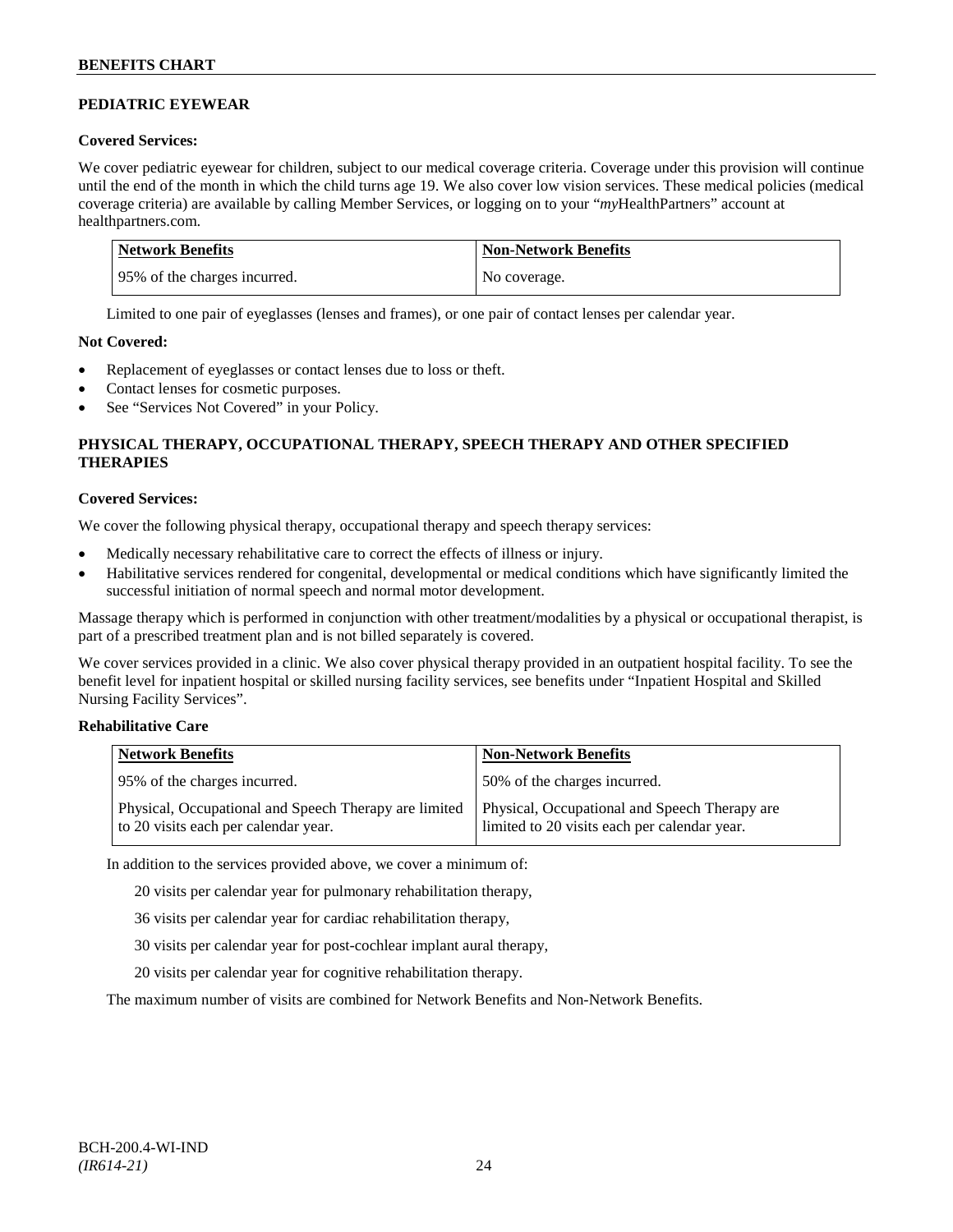## **Habilitative Care**

| <b>Network Benefits</b>                                                                       | <b>Non-Network Benefits</b>                                                                   |
|-----------------------------------------------------------------------------------------------|-----------------------------------------------------------------------------------------------|
| 95% of the charges incurred.                                                                  | 50% of the charges incurred.                                                                  |
| Physical, Occupational and Speech Therapy are limited<br>to 20 visits each per calendar year. | Physical, Occupational and Speech Therapy are<br>limited to 20 visits each per calendar year. |

The maximum number of visits is combined for Network Benefits and Non-Network Benefits.

### **Not Covered:**

- Massage therapy for the purpose of comfort or convenience of the Insured.
- See "Services Not Covered" in your Policy.

## **PRESCRIPTION DRUG SERVICES**

### **Covered Services:**

We cover prescription drugs and medications that can be self-administered or are administered in a physician's office.

## **For Network Benefits, drugs and medications must be obtained at a network pharmacy.**

### **Outpatient Drugs (except as specified below)**

| <b>Network Benefits</b>                                                                                                                                                                                                                                               | <b>Non-Network Benefits</b>  |
|-----------------------------------------------------------------------------------------------------------------------------------------------------------------------------------------------------------------------------------------------------------------------|------------------------------|
| 100% of the charges incurred, subject to a copayment of<br>\$5 for generic low cost formulary drugs, and 100% of<br>the charges incurred, subject to a copayment of \$25 for<br>generic high cost formulary drugs.<br>Deductible does not apply.                      | 50% of the charges incurred. |
| Brand name formulary drugs are covered at 95% of the<br>charges incurred.                                                                                                                                                                                             |                              |
| Non-formulary drugs are covered at 50% of the charges<br>incurred.                                                                                                                                                                                                    |                              |
| In no event will your cost for a formulary insulin drug<br>exceed \$25. Deductible does not apply to formulary<br>insulin drugs.                                                                                                                                      |                              |
| <b>Oral chemotherapy drugs</b> are included on the<br>Specialty Drug List. However, you pay the applicable<br>outpatient drug copayment. As required by Wisconsin<br>law, your maximum copayment will not be more than<br>\$100 per prescription for a 30-day supply. |                              |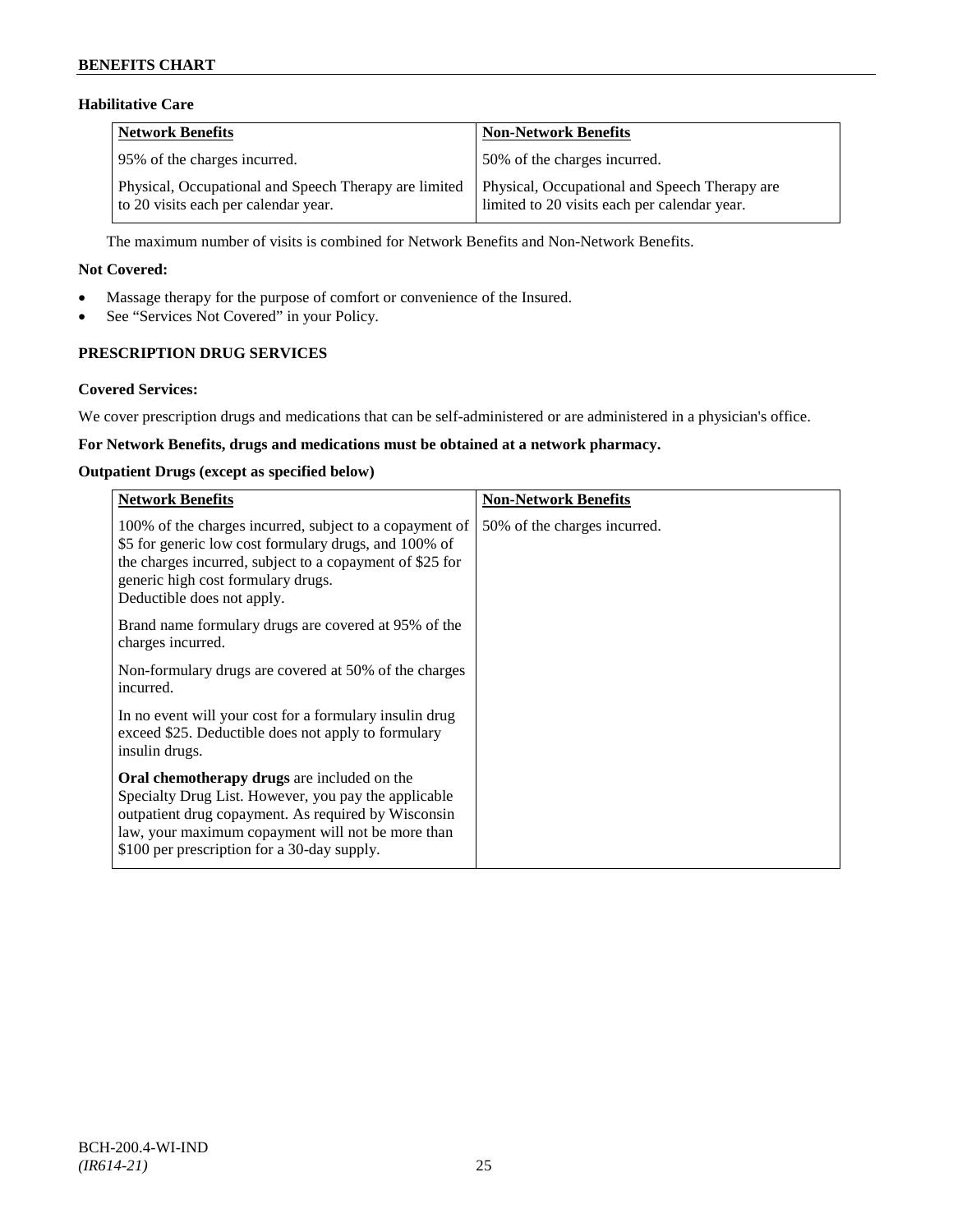## **Mail Order Drugs**

| <b>Network Benefits</b>                                                                                                                                                                                            | <b>Non-Network Benefits</b> |
|--------------------------------------------------------------------------------------------------------------------------------------------------------------------------------------------------------------------|-----------------------------|
| For your convenience, you may also get up to a 90-day<br>supply of outpatient prescription drugs that can be self-<br>administered through the designated mail order service.                                      | See Network Benefits.       |
| Outpatient drugs ordered through this service are.<br>covered at the benefit percent and copayments shown in<br><b>Outpatient Drugs above.</b>                                                                     |                             |
| New prescriptions to treat chronic conditions and trial<br>drugs will be limited to quantity limits described at the<br>end of this section. You will have to pay one copayment<br>for your initial 30-day supply. |                             |
| Specialty Drugs are not available through the mail order<br>service.                                                                                                                                               |                             |

## **Tobacco Cessation Drugs are covered for all FDA approved tobacco cessation drugs**

| Network Benefits                                            | <b>Non-Network Benefits</b>  |
|-------------------------------------------------------------|------------------------------|
| 100% of the charges incurred.<br>Deductible does not apply. | 50% of the charges incurred. |

## **Contraceptive Drugs**

| <b>Network Benefits</b>                                                                                                                                         | <b>Non-Network Benefits</b>  |
|-----------------------------------------------------------------------------------------------------------------------------------------------------------------|------------------------------|
| 100% of the charges incurred for formulary drugs.<br>Deductible does not apply.                                                                                 | 50% of the charges incurred. |
| If a physician requests that a Non-Formulary<br>contraceptive drug be dispensed as written, the drug<br>will be covered at 100%, not subject to the deductible. |                              |

## **Specialty Drugs that are Self-Administered**

| <b>Network Benefits</b>                                                                                                                                                                                                                                        | <b>Non-Network Benefits</b> |
|----------------------------------------------------------------------------------------------------------------------------------------------------------------------------------------------------------------------------------------------------------------|-----------------------------|
| 50% of the charges incurred.                                                                                                                                                                                                                                   | No coverage.                |
| Oral chemotherapy drugs are included on the<br>Specialty Drug List. However, you pay the applicable<br>outpatient drug copayment. As required by Wisconsin<br>law, your maximum copayment will not be more than<br>\$100 per prescription for a 30-day supply. |                             |

In order for the plan to better manage available manufacturer-funded copayment assistance, copayments for certain specialty medications may vary and be set to approximate the maximum of any available manufacturer-funded copayment assistance programs. However, in no case will true out-of-pocket costs to the Insured be greater than the maximum copayment/coinsurance shown in this Benefits Chart. Manufacturer-funded copayment assistance received by an Insured will not apply to the Insured's annual deductible or out-of-pocket limit.

Specialty Drugs are limited to drugs on the Specialty Drug List and must be obtained from a designated vendor.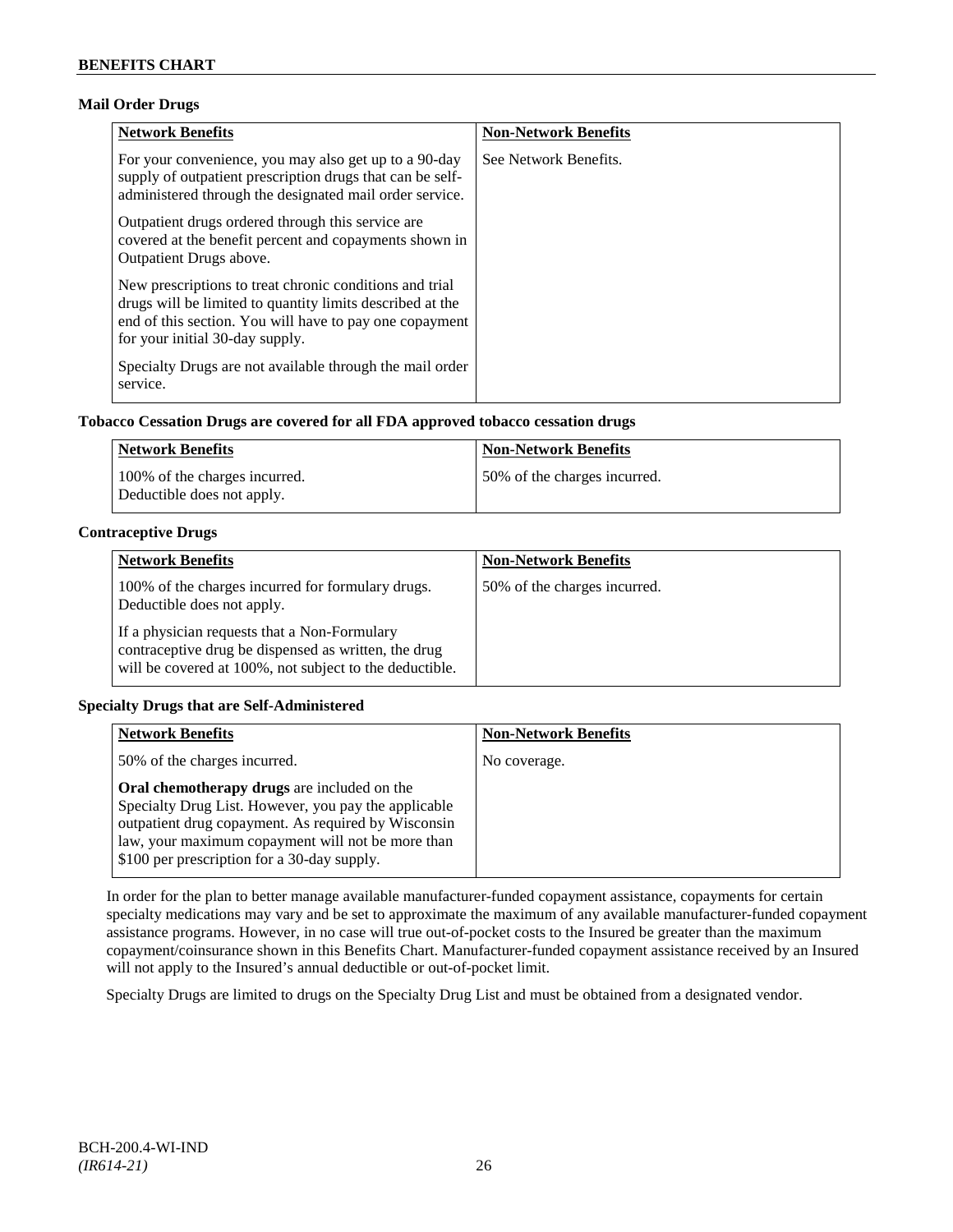## **Limitations:**

- Certain drugs may require prior authorization as indicated on the Formulary. HealthPartners may require prior authorization for the drug and also the site where the drug will be provided. Certain drugs are subject to our utilization review process and quantity limits.
- Certain non-formulary drugs require prior authorization. In addition, certain drugs may be subject to any quantity limits applied as part of our trial program.
- If an Insured requests a brand name drug when there is a generic equivalent, the brand name drug will be covered up to the charge that would apply to the generic drug, minus any required copayment. If a physician requests that a brand name drug be dispensed as written, the drug will be paid at the non-formulary benefit.
- We may require Insureds to try over-the-counter (OTC) drug alternatives before approving more costly formulary prescription drugs.
- Unless otherwise specified in the Prescription Drug Services section, you may receive up to a 30-day supply per prescription.
- New prescriptions to treat certain chronic conditions are limited to a 30-day supply.
- A 90-day supply will be covered and dispensed only at pharmacies that participate in our extended day supply program.
- No more than a 30-day supply of Specialty Drugs will be covered and dispensed at a time unless it's a manufacturer supplied drug that cannot be split that supplies the Insured with more than a 30-day supply.
- If a copayment is required, you must pay one copayment for each 30-day supply, or portion thereof.

## **Not Covered:**

- Replacement of prescription drugs, medications, equipment and supplies due to loss, damage or theft.
- Nonprescription (over-the-counter) drugs or medications, including, but not limited to, vitamins, supplements, homeopathic remedies, and non-FDA approved drugs, unless listed on the Formulary and prescribed by a physician or legally authorized health care provider under applicable state and federal law. This exclusion does not include over-thecounter contraceptives for women as allowed under the Affordable Care Act when the Insured obtains a prescription for the item. In addition, if the Insured obtains a prescription, this exclusion does not include aspirin to prevent cardiovascular disease for men and women of certain ages; folic acid supplements for women who may become pregnant; fluoride chemoprevention supplements for children without fluoride in their water source; and iron supplements for children age 6- 12 who are at risk for anemia.
- All drugs for the treatment of sexual dysfunction.
- All drugs for the treatment of growth deficiency.
- All drugs for the treatment of infertility.
- Medical cannabis.
- Drugs on the Excluded Drug List. The Excluded Drug List includes select drugs within a therapy class that are not eligible for coverage. This includes drugs that may be excluded for certain indications. The Excluded Drug List is available at [healthpartners.com.](http://www.healthpartners.com/)
- Drugs that are newly approved by the FDA until they are reviewed and approved by HealthPartners Pharmacy and Therapeutics Committee.
- Medical devices approved by the FDA will not be covered under the Prescription Drug Services section unless they are on our formulary. Covered medical devices are generally submitted and reimbursed under your medical benefits.
- See "Services Not Covered" in your Policy.

## **PREVENTIVE SERVICES**

## **Applicable Definitions:**

**Routine Preventive Services** are routine healthcare services that include screenings, check-ups and counseling to prevent illness, disease or other health problems before symptoms occur.

**Diagnostic Services** are services to help a provider understand your symptoms, diagnose illness and decide what treatment may be needed. They may be the same services that are listed as preventive services, but they are being used as diagnostic services. Your provider will determine if these services are preventive or diagnostic. These services are not preventive if received as part of a visit to diagnose, manage or maintain an acute or chronic medical condition, illness or injury. When that occurs, unless otherwise indicated below, standard deductibles, copayments or coinsurance apply.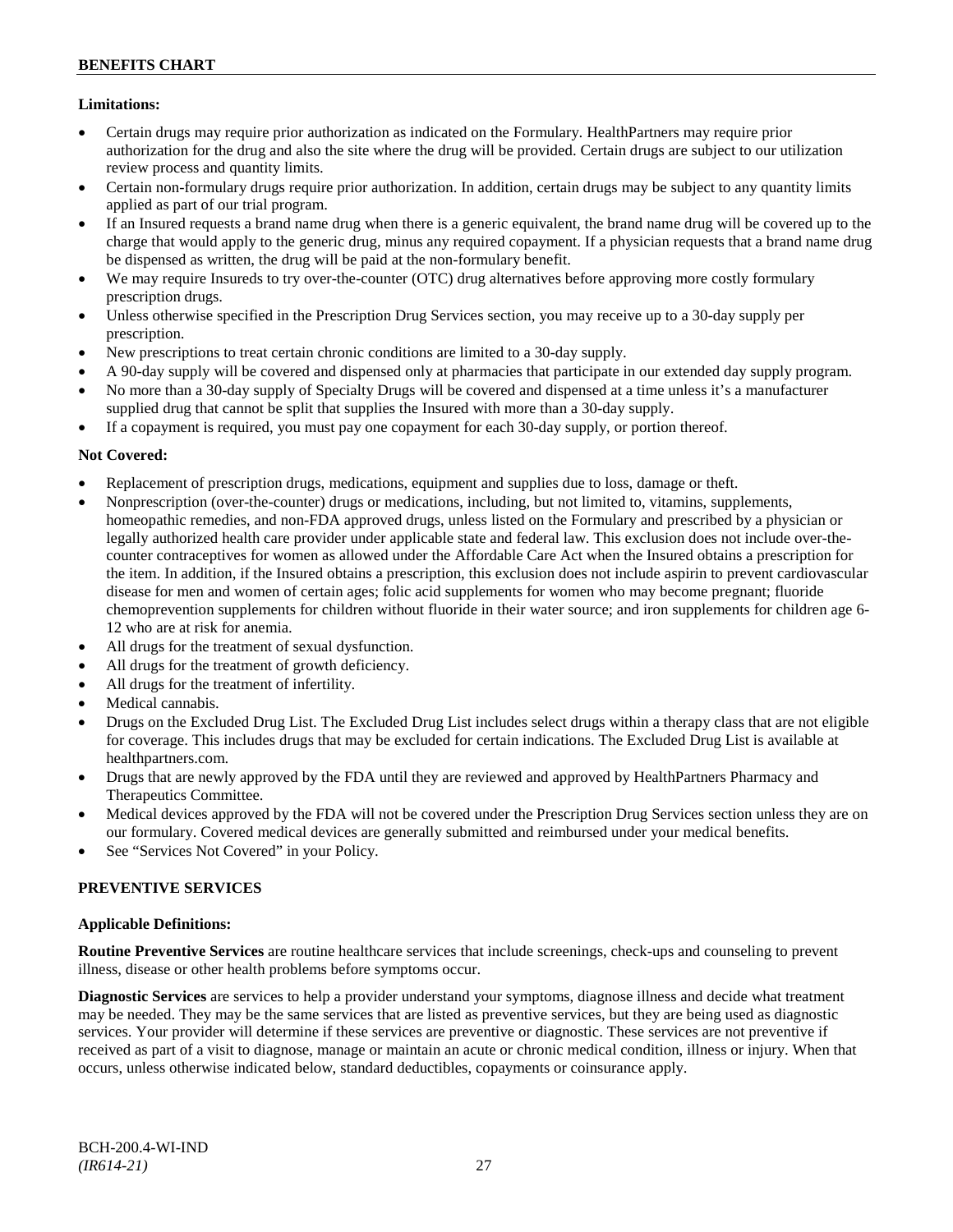## **Covered Services:**

We cover preventive services that meet any of the requirements under the Affordable Care Act (ACA) shown in the bulleted items below. These preventive services are covered at 100% under the Network Benefits with no deductible, copayments or coinsurance. (If a preventive service is not required by the ACA and it is covered at a lower benefit level, it will be specified below.) Preventive benefits mandated under the ACA are subject to periodic review and modification. Changes would be effective in accordance with the federal rules. Preventive services mandated by the ACA include:

- Evidence-based items or services that have in effect a rating of A or B in the current recommendations of the United States Preventive Services Task Force with respect to the individual;
- Immunizations for routine use in children, adolescents, and adults that have in effect a recommendation from the Advisory Committee on Immunization Practices of the Centers for Disease Control and Prevention with respect to the individual;
- With respect to infants, children, and adolescents, evidence-informed preventive care and screenings provided for in comprehensive guidelines supported by the Health Resources and Services Administration; and
- With respect to women, preventive care and screenings provided for in comprehensive guidelines supported by the Health Resources and Services Administration.

Covered services are based on established medical policies, which are subject to periodic review and modification by the medical directors. These medical policies (medical coverage criteria) are available by calling Member Services, or logging on to your "*my*HealthPartners" account at [healthpartners.com.](http://www.healthpartners.com/)

## **ACA and state mandated preventive services are covered as follows:**

**Routine Health Exams and Periodic Health Assessments**. A physician or health care provider will counsel you as to how often health assessments are needed based on age, sex and health status. This includes screening and counseling for tobacco cessation and all FDA approved tobacco cessation medications including over-the-counter drugs (as shown in the Prescription Drug Services section).

| <b>Network Benefits</b>                                     | <b>Non-Network Benefits</b>  |
|-------------------------------------------------------------|------------------------------|
| 100% of the charges incurred.<br>Deductible does not apply. | 50% of the charges incurred. |

**Child Health Supervision Services.** This includes pediatric preventive services such as newborn screenings, appropriate immunizations, developmental assessments and laboratory services appropriate to the age of the child from birth to 72 months, and appropriate immunizations to age 18.

| <b>Network Benefits</b>                                     | <b>Non-Network Benefits</b>  |
|-------------------------------------------------------------|------------------------------|
| 100% of the charges incurred.<br>Deductible does not apply. | 50% of the charges incurred. |

#### **Routine Prenatal Care and Exams**

| <b>Network Benefits</b>                                     | <b>Non-Network Benefits</b>  |
|-------------------------------------------------------------|------------------------------|
| 100% of the charges incurred.<br>Deductible does not apply. | 50% of the charges incurred. |

**Routine Postnatal Care.** This includes health exams, assessments, education and counseling relating to the period immediately after childbirth.

| Network Benefits                                            | <b>Non-Network Benefits</b>  |
|-------------------------------------------------------------|------------------------------|
| 100% of the charges incurred.<br>Deductible does not apply. | 50% of the charges incurred. |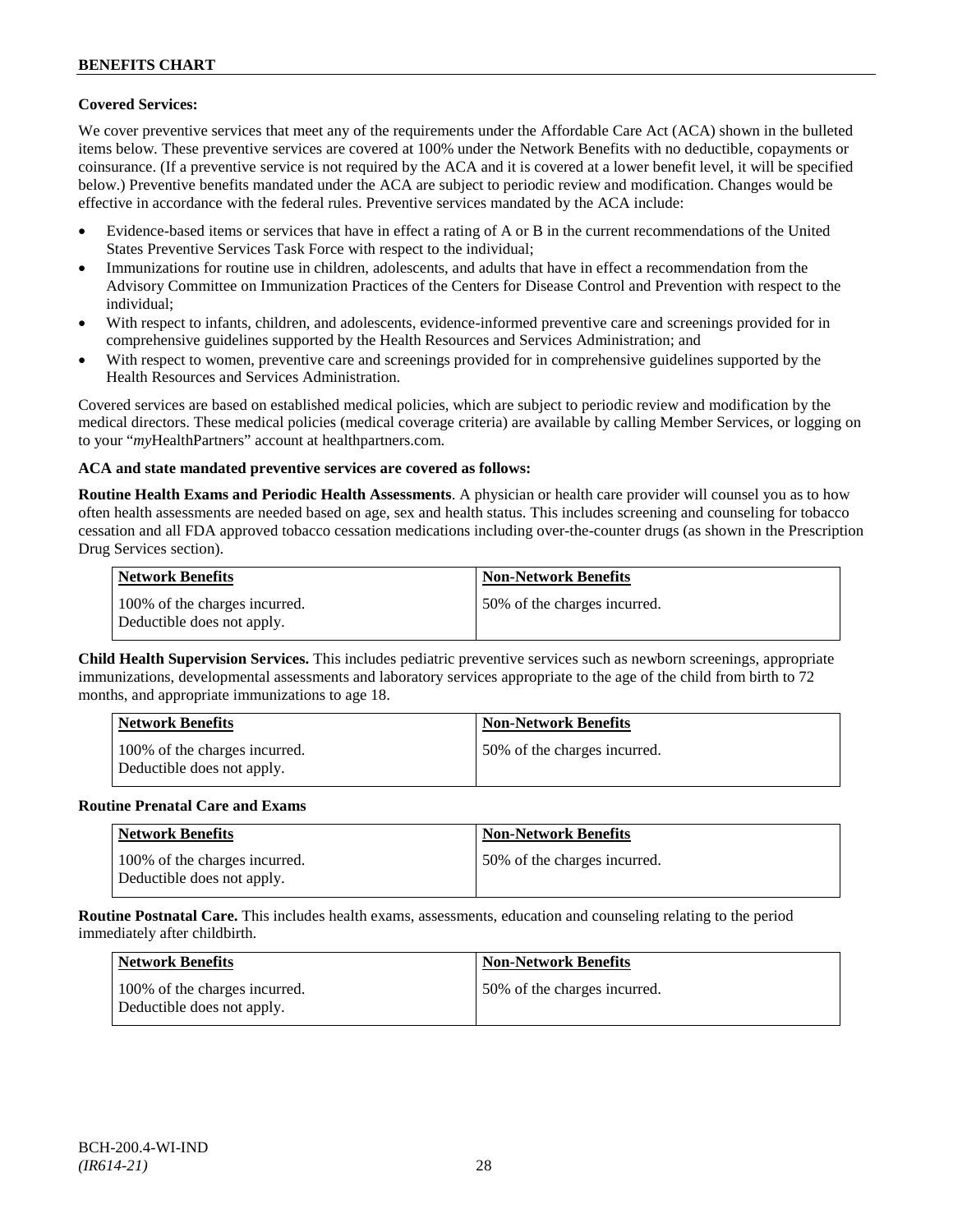**Routine Screening Procedures for Cancer.** This includes colorectal screening starting at age 50 and under age 50 for people at high risk of colorectal cancer. This also includes other cancer screenings recommended by the USPSTF with an A or B rating. Women's preventive health services below describe additional routine screening procedures for cancer.

| <b>Network Benefits</b>                                     | <b>Non-Network Benefits</b>  |
|-------------------------------------------------------------|------------------------------|
| 100% of the charges incurred.<br>Deductible does not apply. | 50% of the charges incurred. |

## **Routine Eye and Hearing Exams for members under the age of 22**

| <b>Network Benefits</b>                                     | <b>Non-Network Benefits</b>  |
|-------------------------------------------------------------|------------------------------|
| 100% of the charges incurred.<br>Deductible does not apply. | 50% of the charges incurred. |

**Professional Voluntary Family Planning Services.** This includes services to prevent or delay a pregnancy, including counseling and education. Services must be provided by a licensed provider.

| Network Benefits                                            | <b>Non-Network Benefits</b>   |
|-------------------------------------------------------------|-------------------------------|
| 100% of the charges incurred.<br>Deductible does not apply. | 150% of the charges incurred. |

### **Adult Immunizations**

| Network Benefits              | Non-Network Benefits          |
|-------------------------------|-------------------------------|
| 100% of the charges incurred. | 100% of the charges incurred. |
| Deductible does not apply.    | Deductible does not apply.    |

**Women's Preventive Health Services.** This includes mammograms, screenings for cervical cancer (pap smears), breast pumps, human papillomavirus (HPV) testing, counseling for sexually transmitted infections, counseling and screening for human immunodeficiency virus (HIV), and all FDA approved contraceptive methods as prescribed by a doctor, sterilization procedures, education and counseling (see the Prescription Drug Services section for coverage of oral contraceptive drugs). We also provide genetic screening for BRCA if someone in your family has the gene or you have a diagnosis of cancer.

The U.S. Preventive Services Task Force (USPSTF) recommends screening mammography, with or without clinical breast examination (CBE), every 1-2 years for women aged 40 and older. For women age 50 and older, we cover an annual mammogram.

| <b>Network Benefits</b>                                     | <b>Non-Network Benefits</b>  |
|-------------------------------------------------------------|------------------------------|
| 100% of the charges incurred.<br>Deductible does not apply. | 50% of the charges incurred. |

**Obesity Screening and Management.** We cover obesity screening and counseling for all ages during a routine preventive care exam. If you are age 18 or older and have a body mass index of 30 or more, we also cover intensive obesity management to help you lose weight. Your primary care doctor can coordinate these services.

| <b>Network Benefits</b>                                     | <b>Non-Network Benefits</b>  |
|-------------------------------------------------------------|------------------------------|
| 100% of the charges incurred.<br>Deductible does not apply. | 50% of the charges incurred. |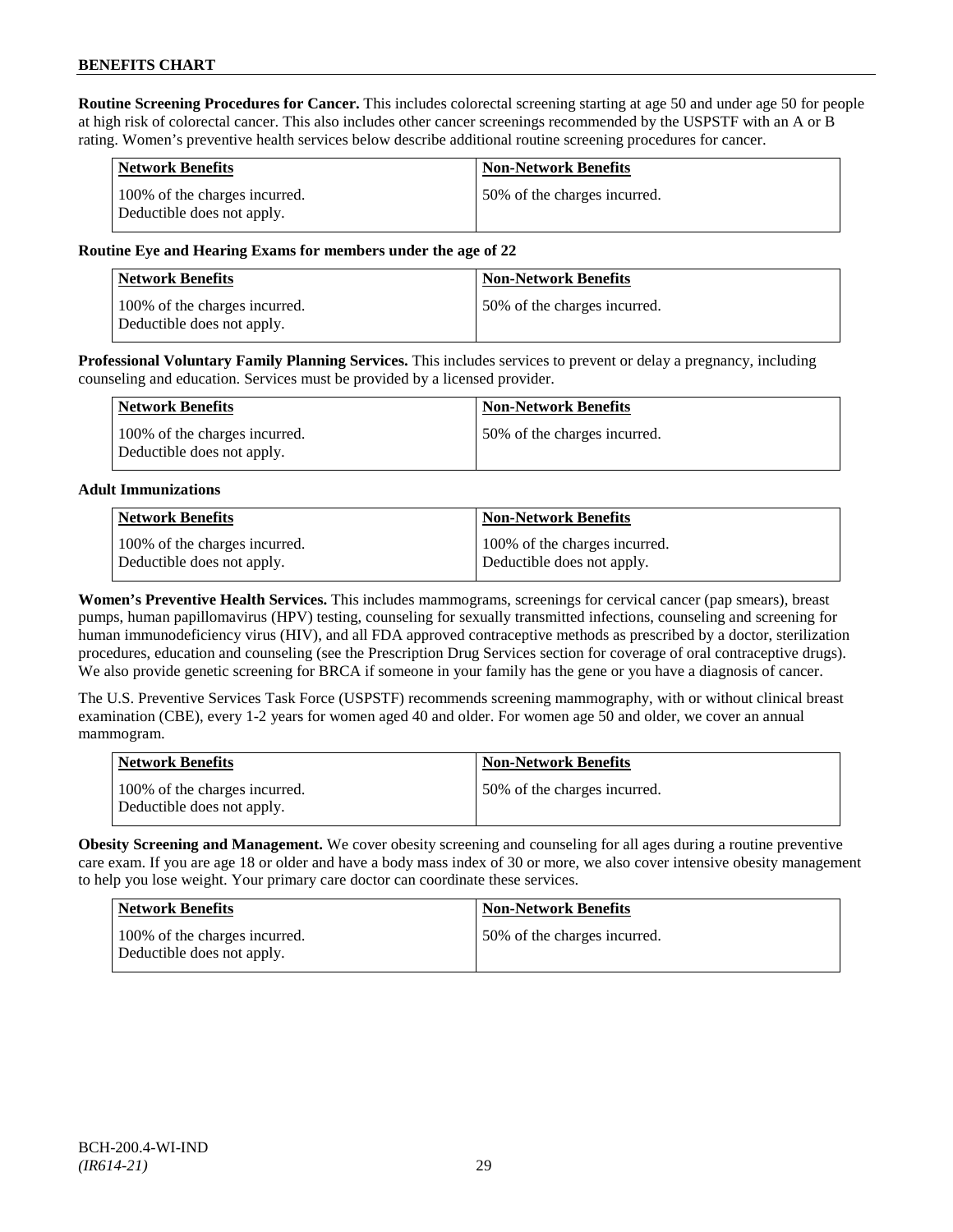**Preventive Medications.** We cover preventive medications currently recommended by USPSTF with an A or B rating if they are prescribed by your medical provider and they are listed on our Formulary. Preventive medications are subject to periodic review and modification. Changes would be effective in accordance with the federal rules and reflected in our current medical coverage criteria for preventive care services.

| <b>Network Benefits</b>                                     | <b>Non-Network Benefits</b>  |
|-------------------------------------------------------------|------------------------------|
| 100% of the charges incurred.<br>Deductible does not apply. | 50% of the charges incurred. |

## **In addition to any ACA or state mandated preventive services referenced above, we cover the following eligible preventive services:**

## **Routine Hearing Exams for Adults Age 22 and older**

| Network Benefits             | <b>Non-Network Benefits</b>  |
|------------------------------|------------------------------|
| 95% of the charges incurred. | 50% of the charges incurred. |

**Ovarian Cancer Surveillance Tests for women who are at risk.** "At risk for ovarian cancer" means (1) having a family history that includes any of the following: one or more first-degree or second-degree relatives with ovarian cancer, clusters of female relatives with breast cancer or nonpolyposis colorectal cancer; or (2) testing positive for BRCA1 or BRCA2 mutations. "Surveillance tests for ovarian cancer" means annual screening using: CA-125 serum tumor marker testing, transvaginal ultrasound, pelvic examination or other proven ovarian cancer screening tests currently being evaluated by the federal Food and Drug Administration or by the National Cancer Institute.

| <b>Network Benefits</b>                                 | <b>Non-Network Benefits</b>                             |
|---------------------------------------------------------|---------------------------------------------------------|
| Coverage level is same as corresponding Network         | Coverage level is same as corresponding Non-Network     |
| Benefit, depending on type of service provided, such as | Benefit, depending on type of service provided, such as |
| Diagnostic Imaging Services, Laboratory Services        | Diagnostic Imaging Services, Laboratory Services        |
| Office Visits for Illness or Injury, or Preventive      | Office Visits for Illness or Injury, or Preventive      |
| Services.                                               | Services.                                               |

## **Limitations:**

• Services are not preventive if received as part of a visit to diagnose, manage or maintain an acute or chronic medical condition, illness or injury. When that occurs, unless otherwise indicated above, standard deductibles, copayments or coinsurance apply.

## **Not Covered:**

- Routine eye exams for adults age 22 and older.
- See "Services Not Covered" in your Policy.

## **TRANSPLANT SERVICES**

## **Applicable Definitions:**

**Autologous.** This is when the source of cells is from the individual's own marrow or stem cells.

**Allogeneic.** This is when the source of cells is from a related or unrelated donor's marrow or stem cells.

**Allogeneic Bone Marrow Transplant.** This is when the bone marrow is harvested from the related or unrelated donor and stored. The patient undergoes treatment which includes tumor ablation with high-dose chemotherapy and/or radiation. The bone marrow is reinfused (transplanted).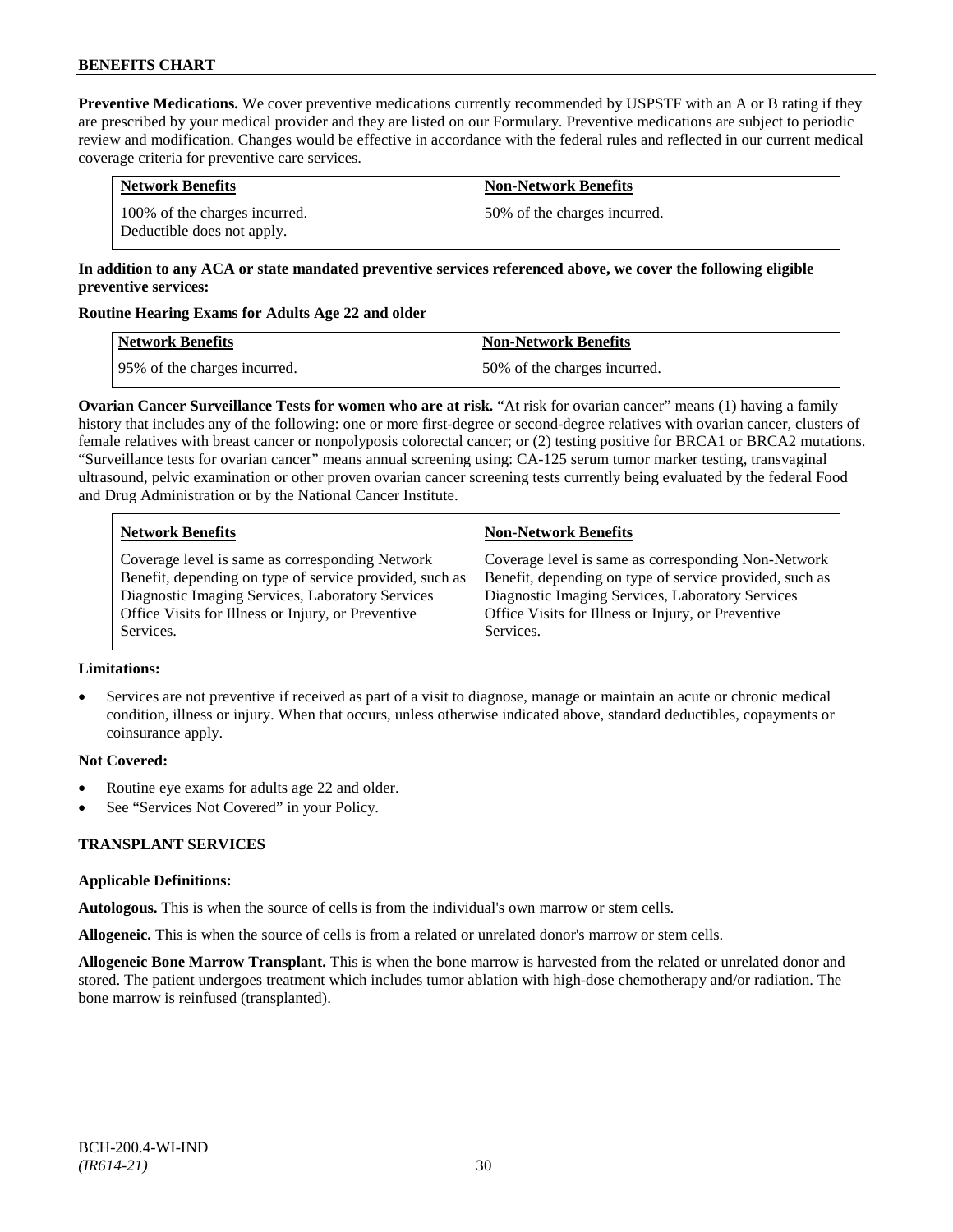**Autologous Bone Marrow Transplant.** This is when the bone marrow is harvested from the individual and stored. The patient undergoes treatment which includes tumor ablation with high-dose chemotherapy and/or radiation. The bone marrow is reinfused (transplanted).

**Autologous/Allogeneic Stem Cell Support.** This is a treatment process that includes stem cell harvest from either bone marrow or peripheral blood, tumor ablation with high-dose chemotherapy and/or radiation, stem cell reinfusion, and related care. Autologous/allogeneic bone marrow transplantation and high dose chemotherapy with peripheral stem cell rescue/support are considered to be autologous/allogeneic stem cell support.

**Designated Transplant Center.** This is any health care provider, group or association of health care providers designated by us to provide services, supplies or drugs for specified transplants for our Insureds.

**Transplant Services.** This is transplantation (including retransplants) of the human organs or tissue listed below, including all related post-surgical treatment, follow-up care and drugs and multiple transplants for a related cause. Transplant services do not include other organ or tissue transplants or surgical implantation of mechanical devices functioning as a human organ, except surgical implantation of an FDA approved Ventricular Assist Device (VAD) or total artificial heart, functioning as a temporary bridge to heart transplantation.

Prior authorization is required prior to consultation to support coordination of care and benefits.

## **Covered Services:**

We cover eligible transplant services (as defined above) while you are covered under your Policy. Transplants that will be considered for coverage are limited to the following:

- Kidney transplants for end-stage disease.
- Cornea transplants for end-stage disease.
- Heart transplants for end-stage disease.
- Lung transplants or heart/lung transplants for: (1) primary pulmonary hypertension; (2) Eisenmenger's syndrome; (3) endstage pulmonary fibrosis; (4) alpha 1 antitrypsin disease; (5) cystic fibrosis; and (6) emphysema.
- Liver transplants for: (1) biliary atresia in children; (2) primary biliary cirrhosis; (3) post-acute viral infection (including hepatitis A, hepatitis B antigen e negative and hepatitis C) causing acute atrophy or post-necrotic cirrhosis; (4) primary sclerosing cholangitis; (5) alcoholic cirrhosis; and (6) hepatocellular carcinoma.
- Allogeneic bone marrow transplants or peripheral stem cell support associated with high dose chemotherapy for : (1) acute myelogenous leukemia; (2) acute lymphocytic leukemia; (3) chronic myelogenous leukemia; (4) severe combined immunodeficiency disease; (5) Wiskott-Aldrich syndrome; (6) aplastic anemia; (7) sickle cell anemia; (8) non-relapsed or relapsed non-Hodgkin's lymphoma; (9) multiple myeloma; and (10) testicular cancer.
- Autologous bone marrow transplants or peripheral stem cell support associated with high-dose chemotherapy for: (1) acute leukemia; (2) non-Hodgkin's lymphoma; (3) Hodgkin's disease; (4) Burkitt's lymphoma; (5) neuroblastoma; (6) multiple myeloma; (7) chronic myelogenous leukemia; and (8) non-relapsed non-Hodgkin's lymphoma.
- Pancreas transplants for simultaneous pancreas-kidney transplants for diabetes, pancreas after kidney, living related segmental simultaneous pancreas kidney transplantation and pancreas transplant alone.

To receive Network Benefits, charges for transplant services must be incurred at a Designated Transplant Center.

The transplant-related treatment provided, including expenses incurred for directly related donor services, shall be subject to and in accordance with the provisions, limitations, maximums and other terms of your Policy.

Medical and hospital expenses of the donor are covered only when the recipient is an Insured and the transplant and directly related donor expenses have been prior authorized for coverage. Treatment of medical complications that may occur to the donor are not covered. Donors are not considered Insureds, and are therefore not eligible for the rights afforded to Insureds under your Policy.

The list of eligible transplant services and coverage determinations are based on established medical policies, which are subject to periodic review and modifications by the medical director.

| Network Benefits                                  | <b>Non-Network Benefits</b> |
|---------------------------------------------------|-----------------------------|
| See Network Inpatient Hospital Services Benefits. | No coverage.                |